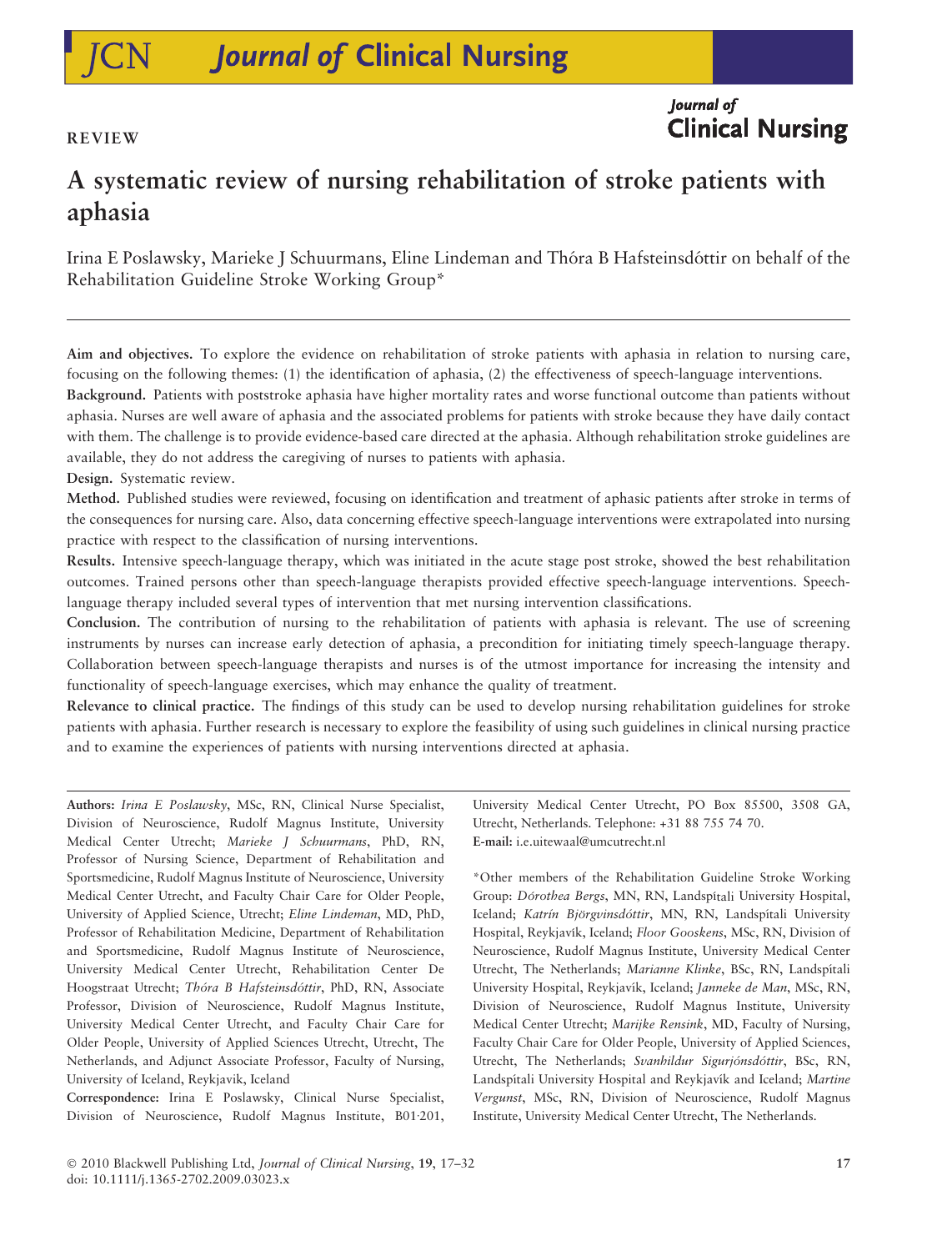Key words: aphasia, nurses, nursing, rehabilitation, stroke, systematic review

Accepted for publication: 27 May 2009

# Introduction

Aphasia is the most frequent cognitive disorder in the stroke population. The risk of aphasia is 20–40% and it has serious consequences for patients and their caregivers (Hoffmann 2001, Salter et al. 2005). Aphasia is defined as a reduction of the patient's ability to communicate by language expression and comprehension and can affect all aspects of communication performance, such as speaking, reading (alexia) or writing (agraphia) (Salter et al. 2005).

The specific areas of the brain responsible for producing language are usually located in the left hemisphere. Brain damage in these areas causes aphasia of different types and severities, depending on the location and the extent of the lesion. Lesions in the right hemisphere (without language areas) can also result in language disorders because of the complex network of neurons with interactive functions between the two hemispheres (Witney 1998). These interactive functions play a role in improved language function because of compensation mechanisms in the intact hemisphere (Cappa et al. 1997, Rijntjes 2006). Furthermore, important areas for the comprehension and production of emotions are located in the right brain hemisphere (Harciarek et al. 2006). Damage in these areas can affect the emotional comprehension of language. For this reason, patients may lose their understanding of emotional expressions such as anger and joy.

Other sources of reduced communication are dysarthria and apraxia of speech. Dysarthria is a problem in speech production as a result of motor deficits (Sellars et al. 2002). Apraxia of speech is a problem in acting verbally and is another cognitive disorder (West et al. 2005). This study focuses particularly on aphasia.

Up to 40% of patients with aphasia recover completely or nearly completely within one year after stroke but recovery in the other 60% is incomplete (Salter et al. 2005). One year post stroke, 18–27% of all patients are faced with chronic aphasia (Paolucci et al. 2005).

Patients who are unable to communicate their wishes and needs are more at risk of complications such as depression (Nys et al. 2005a). These patients also have worse rehabilitation outcomes and higher mortality (Salter et al. 2005). Therefore, rehabilitation of aphasia is highly important.

On stroke units, a multidisciplinary team offers the most effective care (Langhorne & Duncan 2001). Various healthcare professionals provide care and treatment focusing on the multifaceted deficits seen in stroke patients. Managing aphasia is mainly the domain of neuropsychologists and speech-language therapists. Robey (1994) conducted a metaanalysis of research findings on the effectiveness of treatments for patients with aphasia and concluded that treatment was efficacious, especially in the acute stage post stroke and was generally provided by a speech-language pathologist. There was also an attempt to calculate the effectiveness of treatment by non-professionals, but too few studies have reported interpretable quantitative information (Robey 1994). However, the question of the providers' role is of interest in nursing care. In the acute stage post stroke and during daily care, the first signs of aphasia are often noticed by close family members and nurses. Nurses' knowledge of a patient's communication patterns and problems may be relevant for the speech-language therapists conducting an individual rehabilitation plan. Concomitantly, speech-language therapists may share their expertise to enhance nurses' skills to extend the possibilities for rehabilitation. At present, no evidence-based guidelines for the management of aphasia by nurses are available. This article presents research findings concerning the potential supporting role of nurses in therapeutic management of aphasic patients after stroke.

# Objective of the review

The aim of the present review was to select studies relevant to nursing care and to focus on the recognition and rehabilitation of stroke patients with aphasia. The questions addressed in this study were:

- How can nurses identify aphasia in stroke patients?
- What effective speech-language interventions are appropriate in nursing practice?

# Methods

#### Design

This systematic review was conducted according to the method in the Cochrane Handbook for Systematic Reviews (Higgins & Green 2005) and following the steps of the Quorum statement (Moher et al. 1999).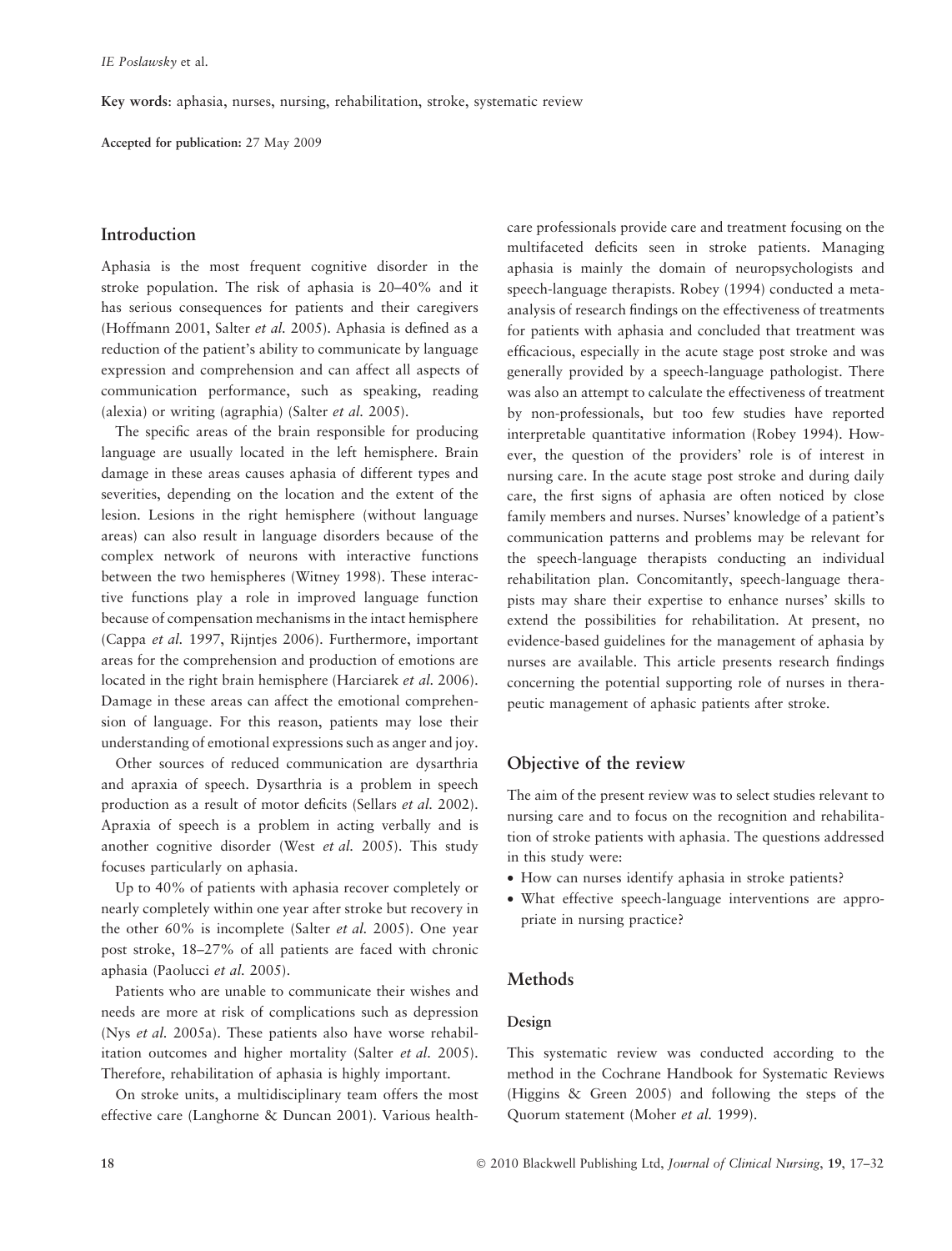#### Search strategy

First, the following databases were searched: Medline, CINAHL, PsycINFO and the Cochrane Database of Systematic Reviews. The search terms included the MeSH terms 'cerebrovascular accident' and 'stroke', in various combinations with communication, aphasia, nursing, assessment, intervention and rehabilitation. Finally, the reference lists of selected studies were hand searched to identify additional references. The full strategy is available by contacting the first author.

# Inclusion criteria

- 1 Types of participants: patients with communication problems, specifically aphasia, during the acute, rehabilitation or chronic stage after stroke.
- 2 Types of outcome measures: the type and severity of aphasia, the functional status of communication skills and the quality of life of patients after stroke.
- 3 Publication language and date: published in English between 1994–2008, using a meta-analysis of the efficacy of treatment for patients with aphasia after stroke (Robey 1994) as a starting point.
- 4 Types of studies: meta-analyses, systematic reviews, randomised controlled trials, (quasi) experimental research, patient-control and cohort studies, qualitative research, descriptive and case studies. The authors of previous systematic reviews on the effectiveness of speech-language therapy for aphasia post stroke (Greener et al. 1999, Robey et al. 1999, Greener & Langhorne 2002) have recommended the inclusion of studies with various designs.
- 5 Types of interventions: interventions relevant to nursing practice, which describe (1) skills or tools to identify aphasia, or (2) any treatment related to maintaining or improving communication in stroke patients with aphasia. An article was judged as relevant to nursing practice independently by two of the present authors (IEP and TBH), both of them are nurses trained to masters level and have long practical experience. The methods of assessment and intervention described in the articles had to be feasible and suitable for daily nursing practice on a stroke ward in various settings, or at home and usable with minimal technical equipment. Furthermore, relevance to nursing practice required that the definitions were consistent with standardised language for nursing interventions and diagnoses. The following definition in the 'Nursing Interventions Classification (NIC)' by McCloskey and Bulechek was used: 'a nursing intervention is any treatment based upon clinical judgement and knowledge that a nurse performs to enhance

patient/client outcomes' (McCloskey & Bulechek 2000, p. 19). The diagnosis of aphasia meets the nursing classification 'Communication, Impaired Verbal: decreased, delayed, or absent ability to receive, process, transmit and use a system of symbols'. This nursing diagnosis is linked to the nursing major intervention: 'Communication Enhancement: Speech Deficit' (Johnson et al. 2006, p. 98). A therapeutic intervention for aphasia, i.e. speech-language therapy (SLT), 'includes any intervention defined as speech and language therapy' (Greener & Langhorne 2002, p. 72). SLT is generally provided over a definite period, is clearly described and monitored and can be indicated as therapeutic when progress is seen over time as the intervention phases become more complex (Kagan & LeBlanc 2002).

#### Exclusion criteria

Studies were excluded if aphasia was not related to brain damage after stroke and if the treatment focus was biophysical, for example, the prescription of pharmacological therapy or the use of transcortical magnetic stimulation techniques.

# Search outcome

The initial search outcome generated 1656 titles. After these titles were screened, 356 articles met the inclusion criteria. On the basis of abstracts, 103 articles were selected for further examination and the full texts of these were read (Fig. 1).

#### Quality appraisal

The methodological quality of each article was evaluated independently by the two authors (IEP and TBH) using criteria specific to the various study designs. Four types of critical appraisal forms were used, addressing: systematic literature reviews, randomised controlled trials (RCTs), observational and descriptive studies and qualitative studies (Oxman 1994, Verhagen et al. 1998, Moher et al. 1999, LoBiondo-Wood & Haber 2002). Decisive criteria were a transparent description of the method and a justifiable conclusion. Consensus was reached about debatable articles. Finally, 24 articles were included, seven systematic reviews and 17 studies of various designs that were not included in the reviews (Fig. 1).

#### Data extraction and analysis

The characteristics of the studies included were recorded on a data extraction form, comprising the following items: study design, setting and phase, sample, assessment or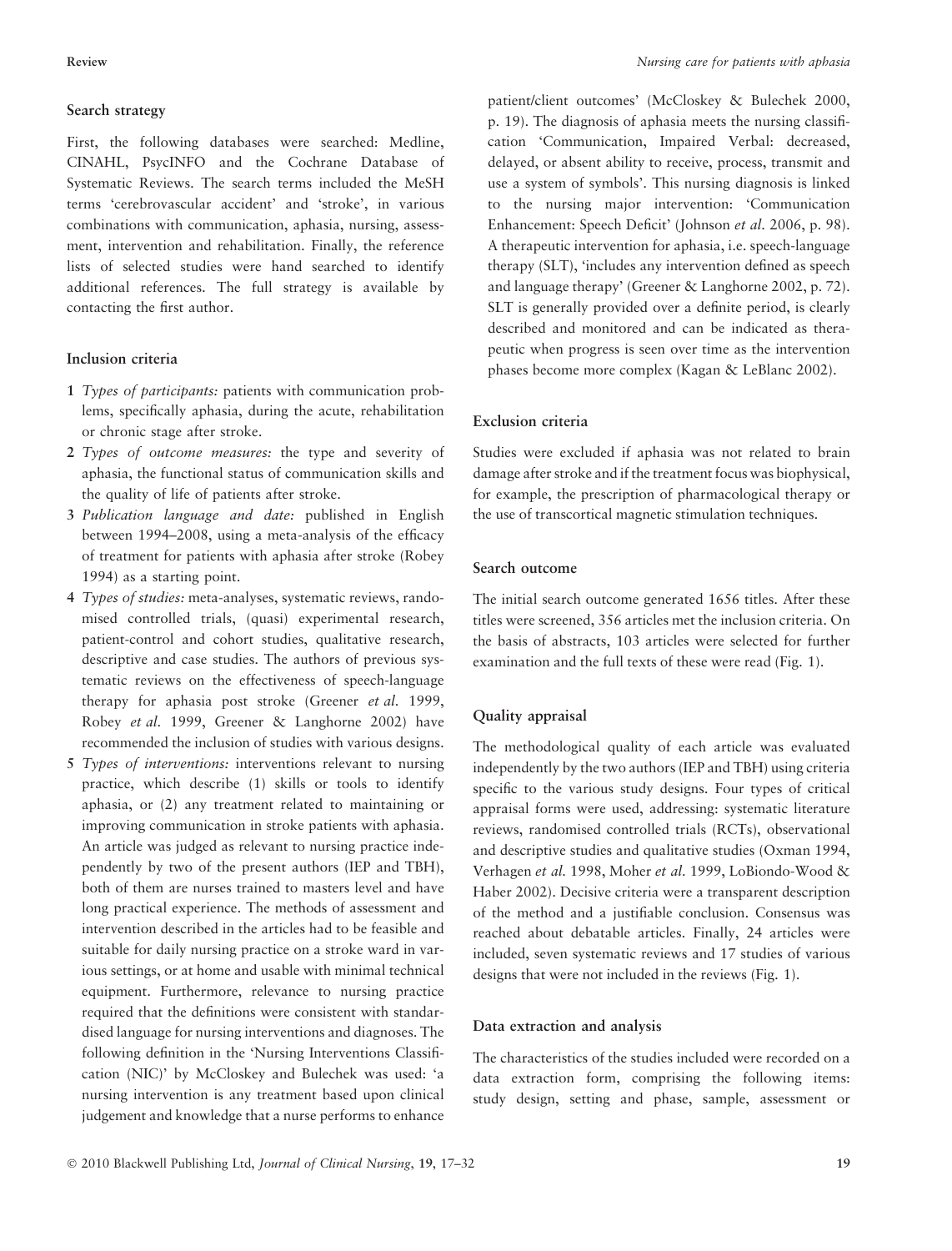

intervention, results and conclusion (Tables 1 and 2). Items for systematic reviews were topic, database and period, number of studies included, results and conclusion (Table 3). The final data set was analysed in relation to (1) the identification of aphasia and (2) the effectiveness of speechlanguage interventions. In addition, if the results were consistent with the NIC definition, they were extrapolated to nursing care.

# Results

Including all the available evidence resulted in a great variety of study designs, methodological qualities and study parameters. In the same study designs, huge variation was also found in types of participants, interventions and outcome measures. Furthermore, the definition of aphasia was not always consistent. Research focused on different types and phases of aphasia in different settings. RCTs of good quality were scarce. Most studies had small sample sizes. Six studies (Table 1) and one systematic review (Table 3) focused on the identification of aphasia, mainly with regard to its assessment. The other 11 studies (Table 2) and six systematic reviews (Table 3) showed results concerning the effectiveness of speech-language therapy in general or various speechlanguage interventions that nurses can apply. In this paper, the studies included in reviews are not presented separately and the findings of our sample are categorised according to the research questions.

### Identification of aphasia

Six studies focusing on the identification of aphasia were found (Table 1). Worrall et al. (2002) studied everyday

communication by patients with aphasia based on three sources: (1) the Activity/Participation dimensions of the World Health Organization's International Classification of Functioning, Disability and Health, (2) four assessments of functional communication–The American Speech-Language-Hearing Association Functional Assessment of Communication Skills for Adults (Frattali et al. 1995 in Worrall et al. 2002), the Communicative Effectiveness Index (Lomas et al. 1989 in Worrall et al. 2002), the Communicative Abilities in Daily Living-Revised (Holland et al. 1998 in Worrall et al. 2002) and the Functional Communication Profile (Sarno 1969 in Worrall et al. 2002), and (3) a qualitative, ethnographical study ( $n = 30$ ). They found everyday communication to be a dynamic and unique activity depending on the communication goals, habits and culture of the individual. The recognition of aphasia was complex and also influenced by interacting factors, such as the function of communication, the role of a conversation partner and environmental circumstances. Assessment instruments and the classification system captured the broad and complex aspects of communication in a limited way. Collaborative observation by professionals and family was reported to be important in decision-making about the use of classification and assessment instruments (Worrall et al. 2002).

Early detection of aphasia was found to be relevant in a study by Edwards and colleagues on screening the rehabilitation needs of patients with stroke  $(n = 53)$ . Clinical observation without the use of assessment tools was found to be inadequate for identifying aphasia during the acute stage. In 79% of stroke patients, mild to moderate aphasia remained undetected. The use of a brief screening instrument improved the identification of aphasia significantly (Edwards et al. 2006).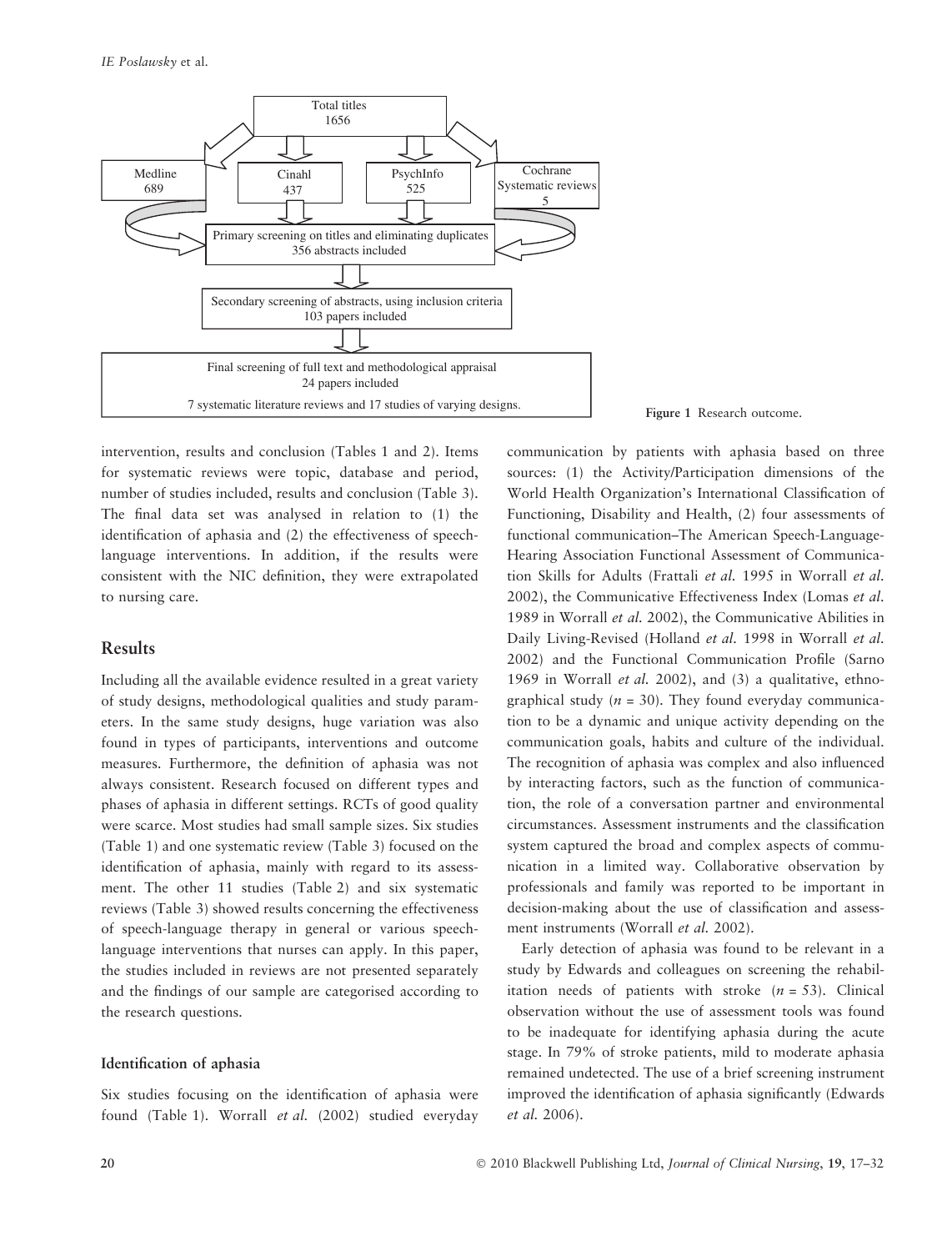|                        | Table 1 Characteristics of studies included to identify aphasia                                                                                                                         |                                                                                             |                                                                                                                                                                                             |                                                                                                                                                                |                                                                                                                                                                                                                                                                                                                                                                                                 |
|------------------------|-----------------------------------------------------------------------------------------------------------------------------------------------------------------------------------------|---------------------------------------------------------------------------------------------|---------------------------------------------------------------------------------------------------------------------------------------------------------------------------------------------|----------------------------------------------------------------------------------------------------------------------------------------------------------------|-------------------------------------------------------------------------------------------------------------------------------------------------------------------------------------------------------------------------------------------------------------------------------------------------------------------------------------------------------------------------------------------------|
| Author/year            | Topic                                                                                                                                                                                   | Setting/phase                                                                               | Sample                                                                                                                                                                                      | Assessments                                                                                                                                                    | Results/Conclusion                                                                                                                                                                                                                                                                                                                                                                              |
| Edwards et al. 2006    | patients for rehabilitation<br>Quasi experimental study<br>on screening stroke<br>needs                                                                                                 | Hospital, stroke unit<br>Acute phase<br>$($ < 15 days<br>poststroke)                        | motor or language<br>female, mean age:<br>hemisphere 49%<br>without severe<br>Stroke patients,<br>72% right<br>65 years<br>deficits<br>$n = 53$                                             | data on structured<br>FAST for aphasia.<br>Test for anomia.<br>Boston Naming<br>Compared with<br>The use of short<br>chart reviews<br>instruments<br>screening | of cognitive and perceptual deficits with use of<br>than three undocumented sensory or cognitive<br>impairments. Significant increase in detection<br>After screening, 35% of the patients had more<br>$(p < 0.005)$ and undetected anomia was $97\%$<br>systematic screening. Without screening,<br>problems, only 6% had no measurable<br>clinically undetected aphasia was 79%<br>$(p<0.01)$ |
| Enderby et al. 1987    | FAST, a screening test for<br>Preliminary studies on the<br>aphasia                                                                                                                     | average of 8 days<br>Acute phase (an<br>poststroke)                                         | Normal controls<br>Stroke patients<br>$n = 123$<br>$n = 50$                                                                                                                                 | The FAST compared<br>assessment 8 days<br>$\operatorname{SLT^s\!}$ assessment<br>with a qualified<br>(FCP). Average<br>poststroke                              | aphasia for diagnostic reasons and in following<br>untrained observers were reliable. The Fast and<br>The FAST was clinically useful in screening for<br>recovery for research purposes. Scores of<br>the FCP were highly correlated ( $r = 0.90$ ,<br>p < 0.001                                                                                                                                |
| Enderby & Crow 1996    | Validation study with non-<br>specialists who used the<br>FAST to screen for<br>aphasia                                                                                                 | phase (three to six<br>weeks poststroke)<br>Rehabilitation<br>Speech therapy<br>department. | 48% female, mean<br>Stroke patients with<br>age: 67 years<br>dysphasia<br>$n = 25$                                                                                                          | The FAST compared<br>used by SLTs (FCP<br>tests, frequently<br>with two other<br>and MTDDA)                                                                    | Positive and significant correlation between all<br>Shortened versions also showed significant<br>total scores ( $r < 0.73-0.91 >$ , $p < 0.001$ ).<br>correlation ( $p < 0.001$ )                                                                                                                                                                                                              |
| Kagan et al. 2004      | for rating support (MSC)<br>and participation (MPC)<br>observational measures<br>in conversation with<br>Validation study of<br>aphasic patients                                        | Aphasia Center                                                                              | (reliability): $n = 10$<br>Stroke patients with<br>Study 2 (construct<br>aphasia and their<br>partners. Study 1<br>validity): $n = 20$<br>(five couples).<br>conversation<br>$(10$ couples) | MSC and MPC                                                                                                                                                    | Construct validity and inter-rater reliability of<br>interaction can be measured with the MSC/<br>$(r = 0.65 - 0.96, p < 0.001)$ . Conversational<br>MPC, simple and reliable for clinical and<br>both instruments were moderate to high<br>research purposes                                                                                                                                   |
| Thommessen et al. 1999 | comprehensive assessment<br>nurses who used the UAS<br>compared to the gold<br>by a speech language<br>to screen for aphasia<br>Validation study with<br>standard (i.e. a<br>therapist) | Hospital, stroke<br>unit, Norway<br>Acute phase<br>$n = 37$                                 | 60% female, mean<br>Stroke patients with<br>age: 75.5 years<br>aphasia                                                                                                                      | string of words and<br>free communication<br>repetition, reading,<br>reproduction of a<br>comprehension,<br>UAS screens for<br>expression,<br>language         | UAS seemed to be a valid screening instrument<br>negative test = $0.93$ . Weighted kappa = $0.83$ ,<br>Predictive value of a positive test $= 0.67$ and<br>sensitivity = $0.75$ , specificity = $0.90$ . Overall<br>for aphasia in the acute stage of stroke.<br>agreement = $86\%$                                                                                                             |

Table 1 Characteristics of studies included to identify aphasia included to identify  $\ddot{\tau}$  $\gamma$ f st $\eta$  $n_{\rm eff}$  $\ddot{\ddot{\tau}}$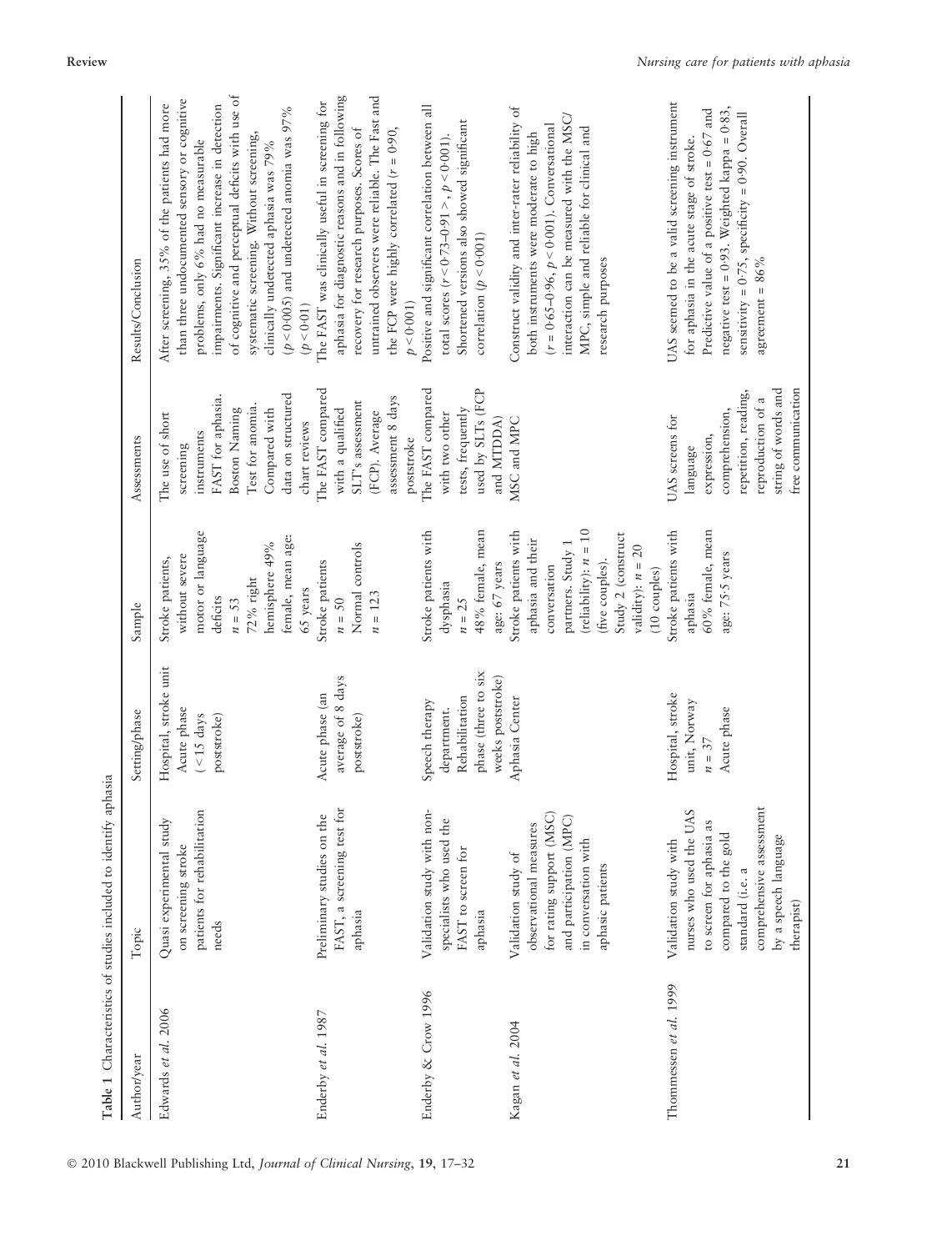| Author/year         | Topic                                                                                                                        | Setting/phase                                                  | Sample                                                                                               | Assessments                                                                                                                                                                           | Results/Conclusion                                                                                                                                                                                                                                                                                                                                                           |
|---------------------|------------------------------------------------------------------------------------------------------------------------------|----------------------------------------------------------------|------------------------------------------------------------------------------------------------------|---------------------------------------------------------------------------------------------------------------------------------------------------------------------------------------|------------------------------------------------------------------------------------------------------------------------------------------------------------------------------------------------------------------------------------------------------------------------------------------------------------------------------------------------------------------------------|
| Worrall et al. 2002 | participation components<br>assessment and activity,<br>Descriptive study of the<br>validity of functional<br>of the ICIDH-2 | community-based<br>Hospital, research<br>locations<br>unit and | Stroke patients with<br>15 patients with<br>15 matched<br>controls<br>aphasia<br>aphasia<br>$n = 30$ | $(2)$ assessments of<br>(3) observed daily<br>communication<br>communication<br>ethnographic<br>Three sources:<br>classification<br>$(ICIDH-2)$<br>$(1)$ WHO-<br>functional<br>study) | participation. SLT had to be focused on<br>The use of classification and assessment<br>functional communication and social<br>professional observation and family<br>instruments had to be supported by<br>participation                                                                                                                                                     |
|                     |                                                                                                                              |                                                                |                                                                                                      |                                                                                                                                                                                       | test for the differential diagnosis of aphasia; MSC, measure of skill in communication; MPC, measure of participation in communication; UAS, Ullevaal aphasia screening; WHO, World<br>AST, Frenchay aphasia screening test; p, p-value; r, Spearman's rank correlation coefficient; SLT, speech-language therapist; FCP, functional communication profile; MTDDA, Minnesota |

Health Organization; ICIDH, international classification of functioning and disability.

Health Organization; ICIDH, international classification of functioning and disability.

Two brief screening instruments were located that are useful for nurses: the Frenchay Aphasia Screening Test (FAST) (Enderby et al. 1987) and the Ullevaal Aphasia Screening (UAS) (Thommessen et al. 1999). The FAST is a simple instrument and a quick method (takes up to ten minutes) for healthcare professionals to screen aphasia during the acute and postacute stage of stroke. Compared with other aphasia instruments it showed good validity  $(r < 0.73-0.91)$  (Enderby & Crow 1996). The UAS was developed specifically for nurses and is based on the FAST (Thommessen et al. 1999). Its intention is to screen aphasia generally in the acute stage poststroke and it is also quick to administer (takes 5–15 minutes). In the stroke research literature, the FAST was found to be the most frequently used and investigated screening instrument (Salter et al. 2006). Besides screening in the diagnostic phase, nurses can identify the quality of conversation between a patient and a conversation partner, using the Measure of Skill in Supported Conversation and the Measure of Participation in Conversation (MSC/MPC) (Kagan et al. 2004). This observational instrument establishes the knowledge of supportive skills in the conversation partner and the participation of the patient during a 10–15 minute conversation and its validity was found to be moderate to high  $(r = 0.65 - 0.96)$  (Kagan *et al.* 2004). The MSC/MPC is also usable in the rehabilitation phase of aphasia.

#### Effectiveness of speech-language interventions

# Speech-language therapy in general

Apart from the meta-analysis by Robey (1994), five systematic reviews (Greener et al. 1999, Cicerone et al. 2000, Bhogal et al. 2003, Salter et al. 2005, Jordan & Hillis 2006) and three studies (Rappaport et al. 1999, Paolucci et al. 2000, Bakheit et al. 2007) were found that focused on the effectiveness of SLT. In the meta-analysis conducted by Robey (1994), the average effect on recovery after SLT was provided in the acute stage after stroke was found to be twice the average effect on the recovery of untreated patients  $(d = 1.25 \text{ vs. } d = 0.65)$ . This effect gradually diminished during the postacute stage to a moderate or limited therapeutic effect in the chronic stage  $(d = 0.52$  treated). The results of a case control study ( $n = 145$ ) confirmed the relevance of early SLT (within 20 days poststroke), showing that treatment responsiveness after early SLT was six times greater than after delayed SLT (Paolucci et al. 2000). [NB:  $d =$  effect size: the difference between the groups or the strength of the relationship, e.g. for the t-test, which compares the means of two groups, 0.2 is defined as a small effect of an SD,  $0.5$  as a moderate effect and  $0.8$  as a large effect (Cohen 1987)].

Table 1 (Continued)

(Continued)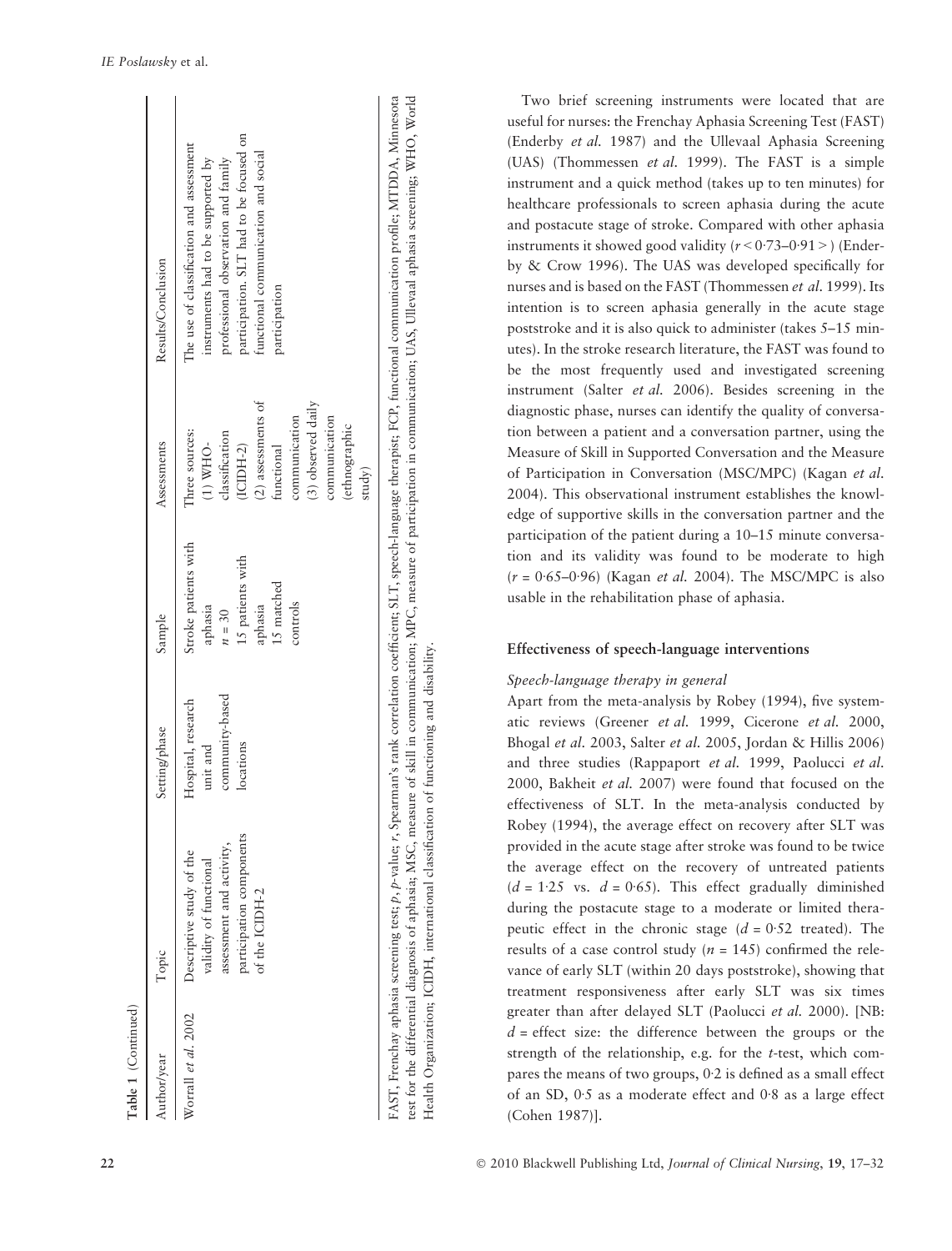| Table 2 Characteristics of studies included on the effectiveness of SLT |                                                                                                      |                                                                                                         |                                                                                                                                                                                                                           |                                                                                                                                                                                                                                      |                                                                                                                                                                                                                                                                                           |
|-------------------------------------------------------------------------|------------------------------------------------------------------------------------------------------|---------------------------------------------------------------------------------------------------------|---------------------------------------------------------------------------------------------------------------------------------------------------------------------------------------------------------------------------|--------------------------------------------------------------------------------------------------------------------------------------------------------------------------------------------------------------------------------------|-------------------------------------------------------------------------------------------------------------------------------------------------------------------------------------------------------------------------------------------------------------------------------------------|
| Author/year                                                             | Study design                                                                                         | Setting/Phase                                                                                           | Sample                                                                                                                                                                                                                    | Intervention                                                                                                                                                                                                                         | Results/Conclusion                                                                                                                                                                                                                                                                        |
| Bakheit et al. 2007                                                     | RCT                                                                                                  | department and at home.<br>stroke unit, outpatient<br>Hospital, rehabilitation,<br>Rehabilitation phase | First time stroke patients<br>and WAB score $<$ 93.8<br>National health service<br>therapy (NHS): $n = 19$<br>47-54% female, mean<br>Standard SLT: $n = 46$<br>Intensive SLT: $n = 51$<br>age: 69.7-72.9 years<br>$n=116$ | Standard SLT: average 1.6 hours<br>soon as practical. Intensive SLT:<br>Providers: qualified therapists of<br>weekly. NHS: 0.6 hours weekly<br>SLT over 12 weeks, starting as<br>average four hours weekly.<br>comparable experience | Tolerance of intensive SLT was<br>aphasia was significantly lower<br>in the NHS group $(p = 0.002)$ .<br>limited, especially in the first<br>( $p = 0.05$ ). Improvement in<br>No effect of intensive SLT<br>month                                                                        |
| Bartolo et al. 2003                                                     | Single-case, pilot<br>study                                                                          | Chronic phase (greater than<br>nine months poststroke)                                                  | Female, 66 years old, with<br>Healthy controls: $n = 36$<br>55% female, mean age:<br>aphasia poststroke (left<br>hemisphere) $n = 1$ .<br>68 years                                                                        | pantomimes, (2) included<br>Two tests sessions on two<br>(1) included reactive<br>consecutive days<br>imitation tests                                                                                                                | gestures, the non-lexical route for<br>meaningless gestures, performing<br>categories of gestures: the lexical<br>route for processing meaningful<br>depended on functioning of the<br>responsible for the different<br>and imitating pantomimes<br>Three different routes were           |
| Beeson et al. 2005                                                      | Longitudinal<br>single-case<br>study                                                                 | 54 weeks poststroke)<br>Rehabilitation and<br>chronic phase (22-<br>Outpatient unit                     | agraphia poststroke (left<br>Male, 59-years-old with<br>alexia, anomia and<br>hemisphere)<br>$n=1$                                                                                                                        | Oral reading programme (weekly)                                                                                                                                                                                                      | Oral reading had therapeutic value<br>orthographic knowledge (reading<br>in patients with relatively intact<br>accuracy $d = 0.82$ untreated vs.<br>letter processing ability and<br>rate $d = 2.69$ untreated vs.<br>$d = 9.21$ treated, reading<br>working memory<br>$d = 2.18$ treated |
| Cherney 2004                                                            | Single-case study<br>approaches of<br>summary of<br>in a review,<br>treatment<br>including<br>alexia | Chronic phase                                                                                           | chronic aphasia and deep<br>Female, 39 years old with<br>alexia poststroke<br>$n=1$                                                                                                                                       | Oral reading programme provided<br>by a speech language pathologist                                                                                                                                                                  | Treatment effectiveness was shown<br>51 pretest and 61 posttest, WAB,<br>aphasia. (WAB, A.Q.: 63 pretest<br>and 68 posttest, WAB, reading:<br>on oral reading of sentences,<br>generalised improvement of<br>reading comprehension and<br>writing: 49 pretest and 52                      |
| Bischof-Rosario 2004<br>Diener &                                        | Single-case study                                                                                    | Rehabilitation Center.<br>Chronic phase                                                                 | severe aphasia poststroke<br>Male, 70 years old, with<br>$n=1$                                                                                                                                                            | Several AAC techniques step-wise<br>therapist and speech language<br>provided by an occupational<br>therapist specialised in AAC                                                                                                     | The use of short sentences written<br>enhanced the assessment of the<br>on cards and eye movements,<br>showed the best results. AAC<br>decision-making process<br>posttest)                                                                                                               |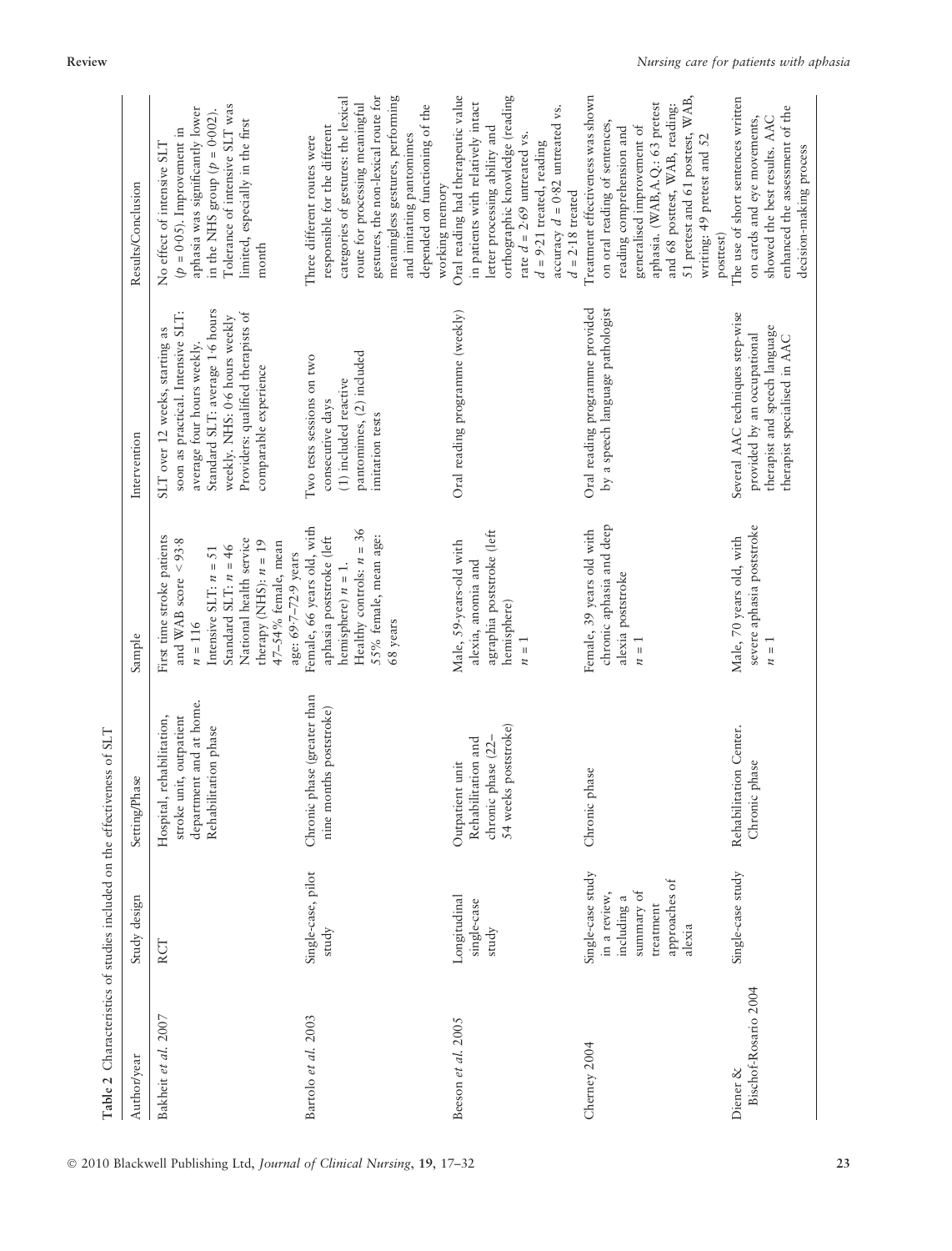| Table 2 (Continued)                                    |                                                                                                                      |                                                                                 |                                                                                                                                                                             |                                                                                                                                                                                                                                                                                                              |                                                                                                                                                                                                                                                             |
|--------------------------------------------------------|----------------------------------------------------------------------------------------------------------------------|---------------------------------------------------------------------------------|-----------------------------------------------------------------------------------------------------------------------------------------------------------------------------|--------------------------------------------------------------------------------------------------------------------------------------------------------------------------------------------------------------------------------------------------------------------------------------------------------------|-------------------------------------------------------------------------------------------------------------------------------------------------------------------------------------------------------------------------------------------------------------|
| Author/year                                            | Study design                                                                                                         | ase<br><b>SettingPh</b>                                                         | Sample                                                                                                                                                                      | Intervention                                                                                                                                                                                                                                                                                                 | Results/Conclusion                                                                                                                                                                                                                                          |
| Paolucci et al. 2000                                   | Case-control<br>study                                                                                                | Acute and rehabilitation<br>rehabilitation<br>unit. Italy<br>Hospital,<br>phase | First time stroke patients<br>$n = 145$                                                                                                                                     | between 20-40 days and between<br>40-60 days poststroke, provided<br>multidisciplinary treatment team<br>SLT within the first 20 days,<br>by the inpatient-specific                                                                                                                                          | delayed SLT (OR = $6.11$ , $95\%$<br>The subgroup with early SLT<br>treatment effectiveness than<br>showed significantly higher<br>$CI, 2.03 - 18.36$                                                                                                       |
| Pedersen et al. 2001                                   | over design and<br>baseline design<br>areas multiple-<br>studies, cross-<br>functional-<br>an across-<br>Single-case | Rehabilitation<br>Copenhagen and<br>Denmark<br>At home.<br>phase                | Patients with anomia after<br>$n = 3$ . Male, age < 57-<br>left hemisphere stroke,<br>$71$ years                                                                            | Unsupervised computer training                                                                                                                                                                                                                                                                               | effect. (Cochran's Q: 166, 99, 48,<br>the third showed a more general<br>naming, Two patients improved<br>for the trained words, whereas<br>All patients improved in general<br>p < 0.001                                                                   |
| Basem $2007$<br>Ramsberger &                           | baseline design<br>areas multiple<br>studies, cross-<br>functional-<br>Single case<br>over and<br>across-            | Rehabilitation<br>At home.<br>phase                                             | Patients with different types<br>of aphasia poststroke (left<br>75% female, age $<63$<br>hemisphere)<br>74 years $>$<br>$n = 4$                                             | Computer-based, self-administered<br>(5/week) and non-intense (2/week)<br>cued naming therapy intense                                                                                                                                                                                                        | improved $(d = < 2.08-14.68 >)$ ,<br>regardless treatment intensity.<br>Generalisation to untrained<br>Naming of trained words<br>words was weak                                                                                                            |
| Rappaport et al. 1999                                  | Follow-up study                                                                                                      | Rehabilitation department.<br>rehabilitation phase<br>Postacute and             | Patients with global aphasia<br>33% female, age $\leq 42$ -<br>Length of stay $< 89-$<br>poststroke (left<br>hemisphere)<br>$241 \text{ days} >$<br>77 years $>$<br>$n = 9$ | Daily, intensive SLT over a period<br>of five years with varying lengths<br>conventional inpatient treatment<br>for all language modalities<br>of treatment, according to                                                                                                                                    | treatment. Their outcomes varied<br>Some patients do improve after<br>abilities, while others showed<br>regained functional linguistic<br>significantly. A few patients<br>little or no improvement                                                         |
| Rostron et al. 1996                                    | Single case study                                                                                                    | Chronic phase<br>At home.                                                       | severe aphasia and alexia<br>Man, 61 years old with<br>poststroke (right<br>hemisphere)<br>$n = 1$                                                                          | Computer training over four weeks<br>information and 20% text)<br>with ACD (80% pictorial                                                                                                                                                                                                                    | Improvements were found in speed<br>propositional communication, its<br>patients with poor reading skills<br>and accuracy. For generative<br>effect is limited. Particularly<br>may benefit from the use of<br>computerized devices                         |
| Sacchet et al. 1999                                    | combination of<br>qualitative and<br>quantitative<br>Pre posttest,<br>data                                           | (greater than one year<br>Chronic phase<br>poststroke)                          | Patients with severe aphasia<br>86% male, age: 47-<br>66 years $>$<br>$n = 7$                                                                                               | sessions, provided by a therapist<br>Group therapy of communicative<br>including individual and group<br>drawing over 12 weeks,<br>and trained carers                                                                                                                                                        | Factors that contributed to positive<br>strategy, - active involvement of<br>program, - promoting drawing<br>functionally, as a conversation<br>carers, - mixed programme of<br>- a structured and systematic<br>group and individual sessions<br>outcomes: |
| RCT, randomised controlled trial; WAB, western aphasia |                                                                                                                      |                                                                                 |                                                                                                                                                                             | communication; OR, odds ratio; CI, confidence interval; BI, Barthel Index; RMI, Rivermead Mobility Index; ADL, activities of daily living; ACD, augmentative communication device.<br>battery; SLT, speech-language therapy; p, p-value; d, effect size; AQ, Aphasia Quotient; AAC, augmentative alternative |                                                                                                                                                                                                                                                             |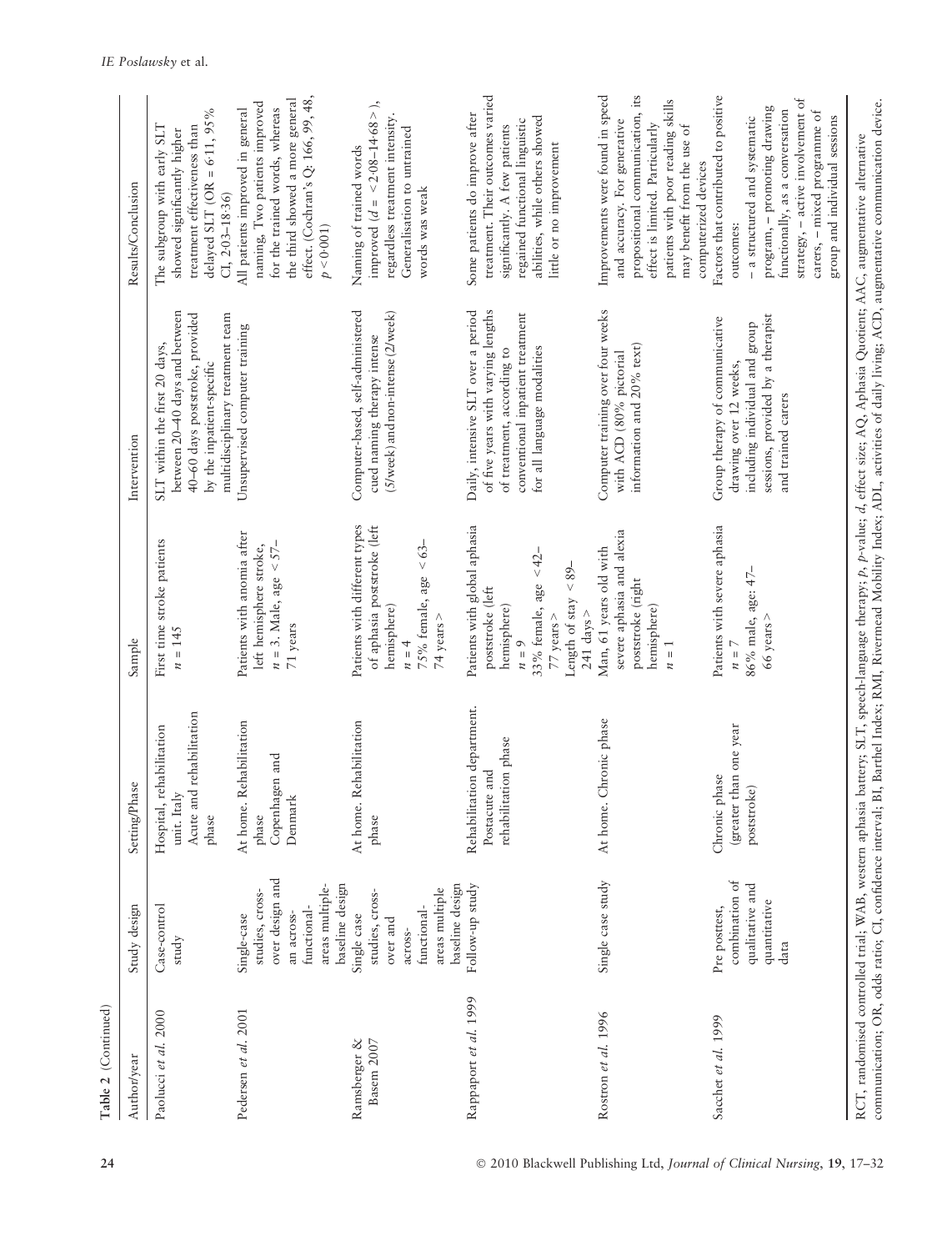|                      | Table 3 Characteristics of systematic literature reviews included                                                                                                                                          |                                                                                                                                                                                                                                                                  |                                                                                                                                                                                                |                                                                                                                                                                                                                                                                                                                                             |
|----------------------|------------------------------------------------------------------------------------------------------------------------------------------------------------------------------------------------------------|------------------------------------------------------------------------------------------------------------------------------------------------------------------------------------------------------------------------------------------------------------------|------------------------------------------------------------------------------------------------------------------------------------------------------------------------------------------------|---------------------------------------------------------------------------------------------------------------------------------------------------------------------------------------------------------------------------------------------------------------------------------------------------------------------------------------------|
| Author/year          | Topic                                                                                                                                                                                                      | Database/period                                                                                                                                                                                                                                                  | Number of included studies                                                                                                                                                                     | Results/Conclusion                                                                                                                                                                                                                                                                                                                          |
| Bhogal et al. 2003   | Intensity of aphasia therapy                                                                                                                                                                               | Medline, RCTs. January<br>1975-May 2002                                                                                                                                                                                                                          | patients, varying between<br>$n = 10$ and $n = 327$ per<br>$n = 864$ individual<br>10 studies<br>study)                                                                                        | PICA outcome positive studies $(n = 259)$ , 8.8 hour<br>a week over 11.2 weeks = 15.1, vs. negative studies<br>(over 2-3 months) can improve outcomes of SLT.<br>Intense (8.8 hours a week) and short term therapy<br>$(n = 574)$ , two hour a week over<br>22.9 weeks = 1.37, $p = 0.001$                                                  |
| Cicerone et al. 2000 | language problems, including<br>The effectiveness of cognitive<br>comprehension, expression,<br>interventions, focusing on<br>rehabilitation for speech-<br>reading, writing                               | Medline and reference lists<br>from articles identified                                                                                                                                                                                                          | 41 studies in the category<br>communication<br>language and<br>interventions                                                                                                                   | effectiveness. Cognitive-linguistic therapies beyond<br>recommended as well as cognitive interventions for<br>specific areas of language impairment. Computer-<br>based programmes supported the effectiveness of<br>Several forms of cognitive rehabilitation showed<br>the period of spontaneous recovery are<br>individualised treatment |
| Greener et al. 1999  | Comparing types of SLT: formal<br>SLT, informal support and no<br>The effectiveness of SLT for<br>aphasia following stroke<br>treatment                                                                    | search: March 1999) and<br>reference lists of relevant<br>Communication by hand<br>Medline from 1966-1998<br>International Journal of<br>Cinahl from 1982-1998<br>Cochrane Stroke Group<br>articles to December<br>Trials Register (last<br>Disorders of<br>1998 | randomisation procedure.<br>$n =$ varying from $12-191$<br>12 trials, only three trials<br>duration, intensity and<br>interventions varied in<br>participants. The<br>used a clear<br>timing   | by formal SLTs and by volunteers, but these results<br>No difference was found between therapy provided<br>The effectiveness of SLT is not proven within a RCT.<br>Other forms of evidence have to be used to make<br>decisions about the management of patients with<br>showed bias<br>aphasia                                             |
| Jordan & Hillis 2006 | and<br>focused on the language problem<br>itself or on using compensatory<br>recovery from aphasia, apraxia<br>Studies regarding treatment of<br>Therapy approaches, which<br>and dysarthria after stroke. | clinically significant work<br>12 months (2005-2006)<br>published in the last<br>Special attention to<br>from 1969-1998                                                                                                                                          | 50 references                                                                                                                                                                                  | The intensity of SLT may be more important than<br>the method of therapy                                                                                                                                                                                                                                                                    |
| Robey 1994           | Efficacy of treatment for patients<br>with aphasia after stroke<br>strategies                                                                                                                              | electronic literature search<br>(e.g. Eric, Medline and<br>Bibliographies and<br>Period: unlimited<br>Meta-analysis<br>PsychLit)                                                                                                                                 | Each study contributed no<br>contributed to more than<br>the meta-analysis of any<br>more than one effect to<br>(sometimes the effect<br>one null hypothesis)<br>null hypothesis<br>21 studies | The effect of treatment beginning in the acute stage<br>Treatment initiated after the acute period achieved a<br>smaller but still appreciable effect $(d = 0.52$ in the<br>of recovery was nearly twice as large as the effect<br>of spontaneous recovery alone $(d = 1.25$ vs.<br>chronic phase)<br>$d = 0.65$                            |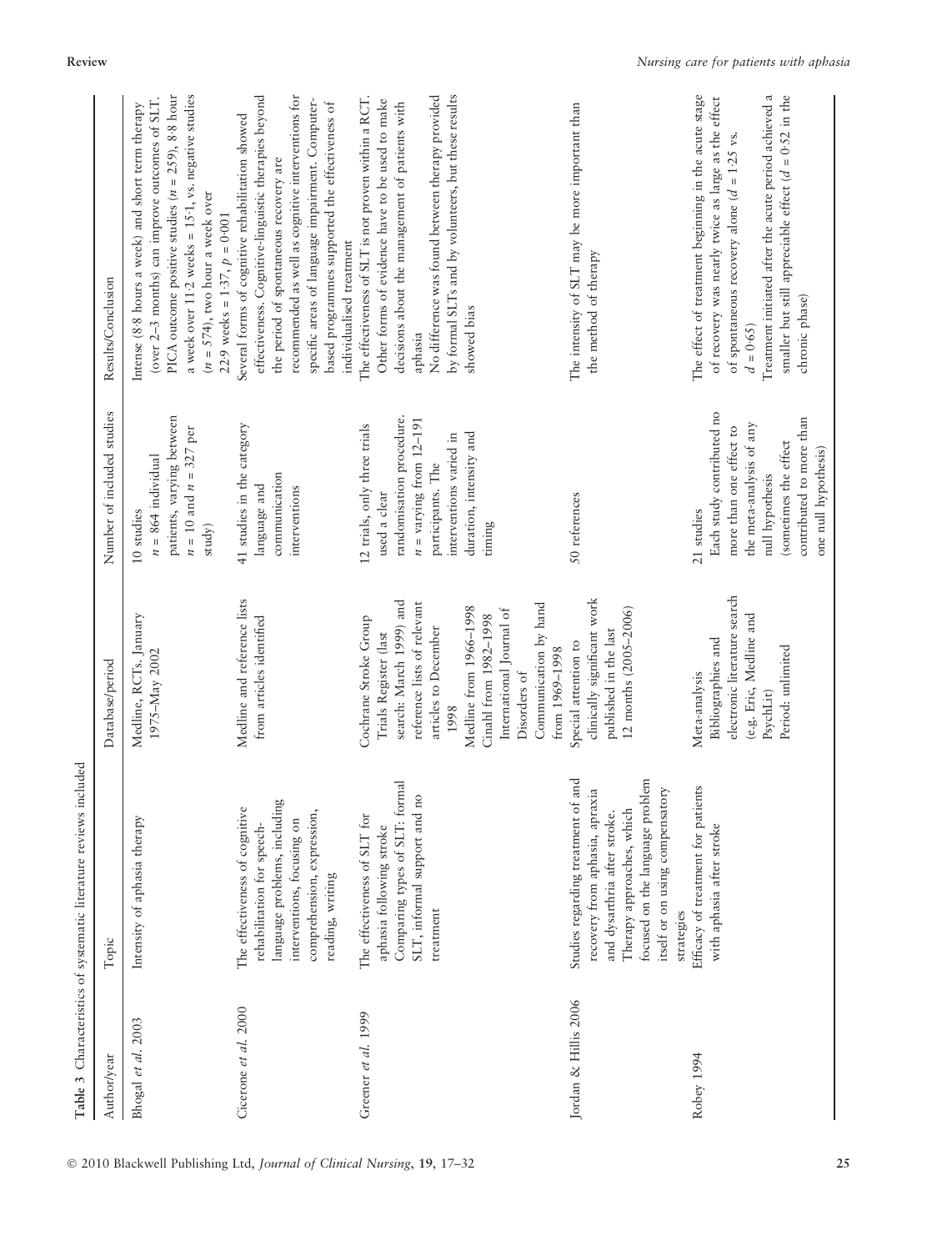| Table 3 (Continued)              |                                                                                      |                                                                                |                                                                                |                                                                                                                                                                                                                                                                                                                                                                                                                                                                                                                                                                  |
|----------------------------------|--------------------------------------------------------------------------------------|--------------------------------------------------------------------------------|--------------------------------------------------------------------------------|------------------------------------------------------------------------------------------------------------------------------------------------------------------------------------------------------------------------------------------------------------------------------------------------------------------------------------------------------------------------------------------------------------------------------------------------------------------------------------------------------------------------------------------------------------------|
| Author/year                      | $\mathop{\hbox{Topic}}$                                                              | Database/period                                                                | Number of included studies                                                     | Results/Conclusion                                                                                                                                                                                                                                                                                                                                                                                                                                                                                                                                               |
| Salter et al. 2005               | Evidence-based review of stroke<br>rehabilitation, Aphasia                           | Systematic literature review<br>Last update December<br>2005                   | 80 references                                                                  | Trained volunteers can provide SLT effectively as an<br>SLT is most efficacious when provided intensely in<br>Supported conversation for patients with aphasia<br>Task-specific semantic and phonological therapy<br>improves semantic and phonological language<br>Selected key conclusions of effective aphasia<br>Computer-based aphasia therapy results in<br>adjunct to treatment by speech-language<br>improves conversational skills<br>improved language skills<br>activities, respectively<br>the first three months<br>rehabilitation:<br>pathologists |
| Salter et al. 2006               | Identification of aphasia after<br>assessment instruments<br>stroke, using screening | lists by hand $1960 - 2005$<br>PubMed, Web of Science,<br>CINAHL and reference | evaluation were identified<br>support for psychometric<br>Six instruments with | The UAS is developed for nurses, less sensitive and<br>specificity = $90\%$ ). Further evaluation of screening<br>tool (overall sensitivity = $87\%$ , specificity = $80\%$ ).<br>The FAST, is the most widely used and evaluated<br>more specific than the FAST (sensitivity = $75\%$ ,<br>tools is recommended                                                                                                                                                                                                                                                 |
| UAS, Ullevaal aphasia screening. | RCT, randomised controlled trial; SLT, speech-language                               |                                                                                |                                                                                | therapy; PICA, Porch index of communicative ability; p, p-value; d, effect size; FAST, Frenchay aphasia screening test;                                                                                                                                                                                                                                                                                                                                                                                                                                          |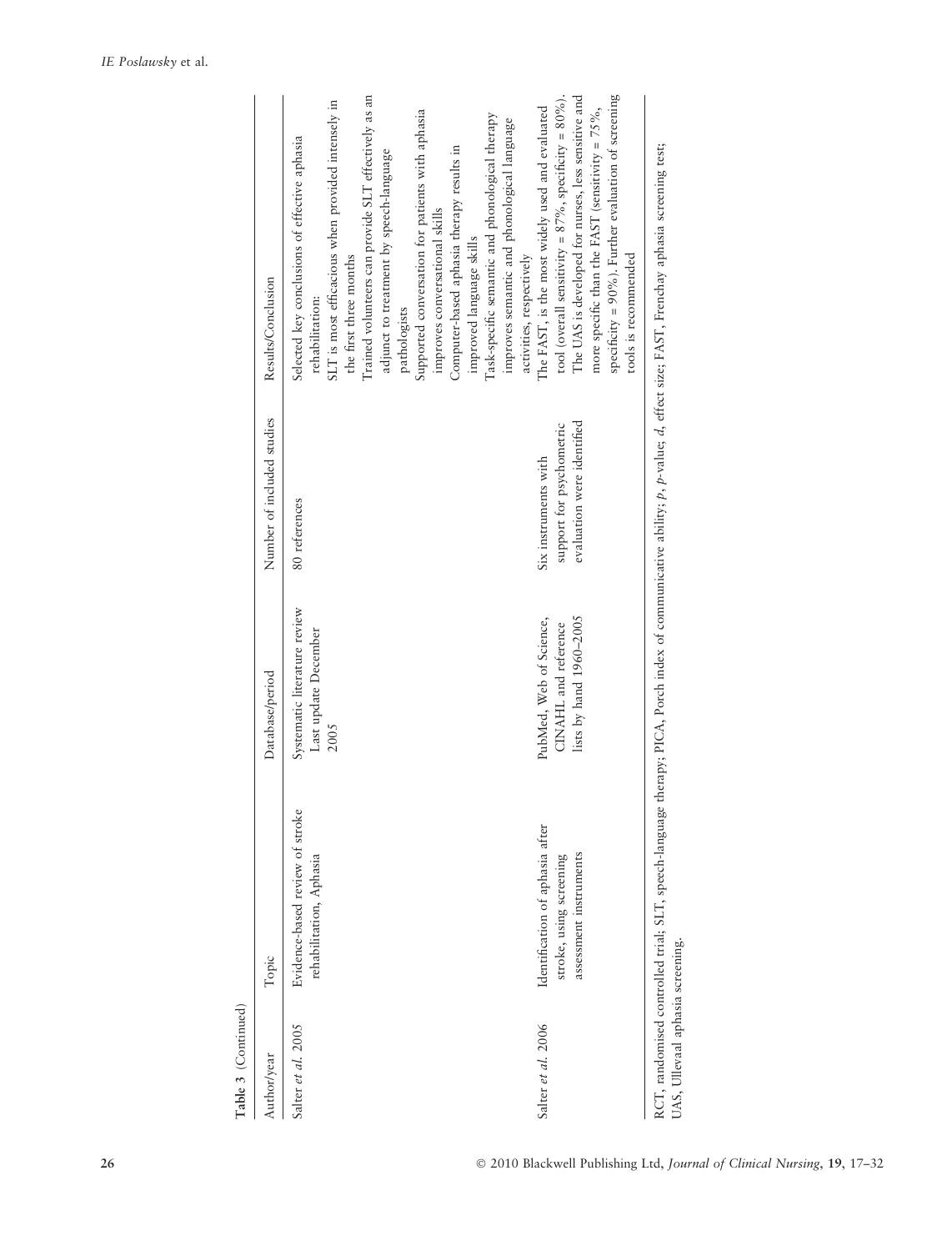In addition, three systematic reviews focused on the timing and duration of SLT (Cicerone et al. 2000, Bhogal et al. 2003, Jordan & Hillis 2006). A review of ten studies  $(n = 864)$  showed that short-term and intensive SLT, i.e. nine hours a week over 2–3 months, was effective (Bhogal et al. 2003). In contrast, in a randomised controlled trial (RCT) ( $n = 116$ ), an average of four hours SLT each week gave the same treatment effectiveness as an average of two therapy hours per week (Bakheit et al. 2007). The other two systematic reviews both concluded that the intensity of treatment was positively correlated with treatment effectiveness (Cicerone et al. 2000, Jordan & Hillis 2006). Even in patients with extremely severe aphasia, one small follow-up study ( $n = 9$ ) showed improved rehabilitation after intensive, prolonged therapy (Rappaport et al. 1999).

Besides the intensity of SLT, the providers' support was investigated in terms of its effectiveness on rehabilitation outcome. Two systematic reviews reported that the effectiveness of SLT did not depend on its application by a speechlanguage therapist or trained volunteer (Greener et al. 1999, Salter et al. 2005). Greener et al., however, reported much bias in the studies included in their review, with little evidence in favour of informal support. In the other review, strong evidence was found that SLT showed the same treatment results whether it was provided by trained volunteers or speech-language therapists. Therefore informal support was evaluated as an effective adjunct to formal SLT (Salter et al. 2005). Together with SLT in general, specific speech-language interventions were investigated. In the present review, the research strategy revealed three types of speech-language interventions, which nurses can apply in clinical practice: task-specific interventions, augmentative alternative communication and computer-based therapy.

#### Task-specific interventions

Two systematic reviews (Cicerone et al. 2000, Salter et al. 2005) (Table 3) and two studies (Cherney 2004, Beeson et al. 2005) (Table 2) reported findings concerning task-specific interventions such as oral reading. The review by Salter *et al.* (2005) showed moderate evidence for the effect of practising phonological or semantic tasks on, respectively, phonological and semantic functional improvements in patients with aphasia. In another review (Cicerone et al. 2000), cognitive interventions that focused on specific language deficits such as language formulation and reading comprehension were effective. Examples of task-specific interventions were found in two single-case studies focusing on alexia as a specific aphasia deficit (Cherney 2004, Beeson et al. 2005). Both studies used an exercise programme of oral reading. One showed improvements in reading sentences, reading comprehension and generalised improvement in aphasia in a patient with chronic aphasia and deep alexia as indicated by pretreatment and posttreatment impairment test scores (Cherney 2004). In the other single-case study, treatment effectiveness was evident in periods of treatment as compared to periods without treatment (Beeson et al. 2005).

#### Augmentative alternative communication

Augmentative alternative communication (AAC) was described in three studies (Sacchet et al. 1999, Bartolo et al. 2003, Diener & Bischof-Rosario 2004) (Table 2). AAC includes forms of non-verbal communication, for example, gestures or devices such as an alphabet board or pictorial icons. Bartolo et al. (2003) showed the complexity of using gestures in a single-case study. Three categories of gestures were distinguished, namely meaningful gestures, meaningless gestures and pantomime. Different cognitive skills seemed to activate these three types of gesture. For example, to perform and imitate pantomimes, a specific 'working memory' was used (Bartolo et al. 2003). Diener and Bischof-Rosario (2004) studied the effectiveness of AAC on a complex decision process in a patient with severe aphasia. This single-case study supported the use of AAC, including interventions with increasing complexity. Using interventions of stepwise increasing complexity, it was possible to make a reliable statement concerning the patient's decision processes. AAC therapy provided to patients with severe aphasia  $(n = 7)$ during the chronic stage was also studied. The patients as a group appeared to benefit from a relatively short AAC therapy course (12 weeks) that included a programme of communicative drawing (Sacchet et al. 1999). The results presented are considered inconclusive evidence of the effectiveness of AAC because the sample sizes were small, RCTs were lacking and different AAC techniques were used.

#### Computer-based therapy

Although computers can be considered as AAC-devices or task-specific interventions, specific computer-based therapies have been explored for speech-language problems. Such studies were found in two systematic reviews (Cicerone et al. 2000, Salter et al. 2005) (Table 3) and three small single-case studies (Rostron et al. 1996, Pedersen et al. 2001, Ramsberger & Basem 2007) (Table 2). Cicerone et al. (2000) recommended the use of computers in a multimodal programme, because it was found that computer reading led to a significant effect on reading comprehension functions as well as generalisation to other language functions. In addition, Salter et al. (2005) reviewed six studies that focused on computerbased treatment of aphasia. They found that computer-based interventions improved speech-language skills. However, in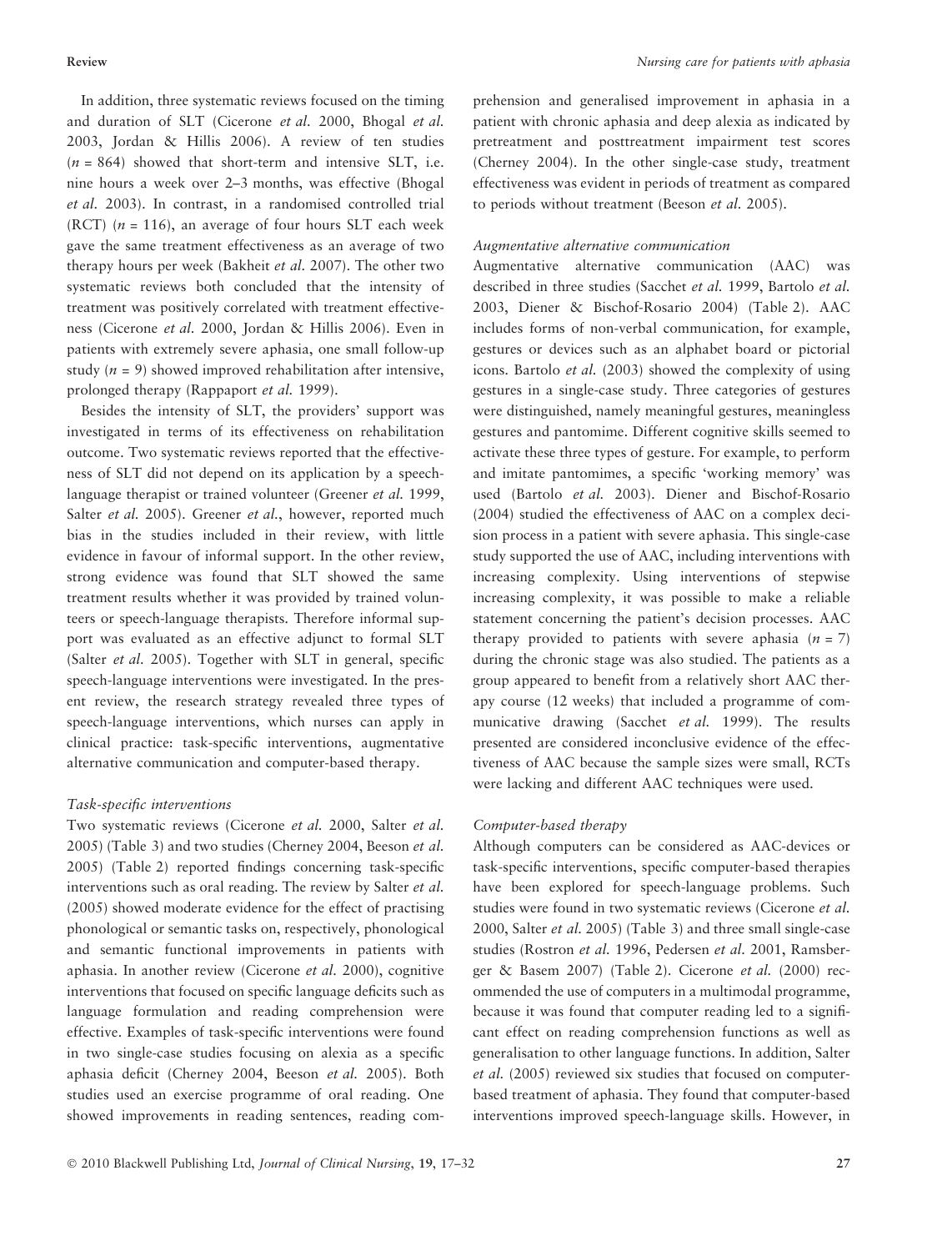contrast to Cicerone's conclusion, they found limited evidence for generalisation to functional communication (Salter et al. 2005). Rostron et al. (1996) investigated the efficacy of computer training in a single-case study of a patient with alexia. The intervention replaced the reading of text with the reading of 'pictures'. The patient showed improvements in speed and accuracy of computer use, but only limited improvements in conversational communication (Rostron et al. 1996). In another single-case study experiment on three patients with anomia, i.e. a mild aphasic deficit in word finding, improvements in language skills were seen after a computer-based intervention. However, only one patient generalised specific tasks to functional communication (Pedersen et al. 2001). A self-administered, computer-based, cued naming therapy showed benefits in aphasic patients  $(n = 4)$  regardless of the intensity of the treatment schedule (Ramsberger & Basem 2007).

### Discussion

The findings of this systematic review demonstrate the possibility of nursing support both in the detection of aphasia in patients after stroke and in their rehabilitation. Screening reduces the likelihood of missing mild to moderate aphasia in clinical practice (Edwards et al. 2006). After early detection, SLT needs to be started as soon as possible (Robey 1994, Paolucci et al. 2005) and intensive treatment is necessary (Bhogal et al. 2003) to optimise rehabilitation outcome. No differences in effect are apparent when SLT is provided by speech-language therapists or trained volunteers (Salter et al. 2005). Consistent with the nursing intervention criteria that enhance communication, task-specific exercises and the use of AAC, including computer-based therapy are identified.

Some limitations need to be addressed. First, the studies included have different designs and varying methodological qualities with mainly small sample sizes and they focus on different types and phases of aphasia. Only a few studies measured the effects of speech-language interventions in randomised controlled trials. For this reason, the effectiveness of these interventions is promising but mainly inconclusive. Moreover, consistent with the critique of Jordan and Hillis (2006), the literature reviewed did not systematically link the effect of therapies with specific aphasia diagnoses. Therefore only preliminary results were found describing the effectiveness of speech-language interventions that can be used by nurses. Second, most studies of speech-language interventions address the patient's rehabilitation outcomes and the providers of these interventions are speech-language therapists (Table 2). To extrapolate these findings to a nursing context, the classification of nursing interventions for communication

deficits was used (McCloskey & Bulechek 2000, Johnson et al. 2006). This classification is a general list of nursing activities for enhancing communication and in particular for combating speech deficits. However, these nursing activities correspond minimally to the previously described interventions for aphasia. Examples of nursing activities that are specific for aphasia include the use of gestures and communication devices and providing task-specific interventions such as practising the repetition of words with patients. Although aphasia interventions have not been fully integrated into nursing activities, this review may be seen as a first step towards yielding evidence for speech-language interventions in nursing. Third, in the studies included in the reviews on the effectiveness of SLT by trained volunteers, the exact nature of the SLT was not clearly described and could not be linked to specific speech-language interventions such as AAC. Furthermore, the training of volunteers ranged from brief instructions to training in the same techniques as the speech-language therapist, so successful elements of training cannot be identified.

A detailed and transparent data collection procedure was followed in this systematic review, including analysis of the methodological quality of the articles. The findings of this review emphasise the relevance of early detection and treatment of aphasia in nursing practice. The recognition of aphasia is complex and needs observation of a patient's communication patterns (Worrall et al. 2002). In rehabilitation nursing care, observation, assessment and interpretation are identified as core activities (Pryor & Smith 2002). Nurses show effective communication with aphasic patients after stroke, using their close relationship with the patient (Sundin & Jansson 2003). To observe and assess nursepatient conversational interactions objectively, the MSC/ MPC can be used (Kagan et al. 2004). The outcome of nurses' conversational skills may be relevant for training and research purposes. Furthermore, to assess the presence of aphasia, the FAST (Enderby et al. 1987) and the UAS (Thommessen et al. 1999) were found to be useful screening instruments for nurses. Both instruments require limited training and have shown good validity. Decisions about which instrument to use may depend on tradition, translation and cultural aspects. Using these tools, only a preliminary identification of aphasia can be obtained. In organised inpatient multidisciplinary stroke teams, the input of various professionals is coordinated through regular meetings (Langhorne & Duncan 2001). In these teams, nurses' screening and observation outcomes can support the direction for further examination and diagnosis by specialised professionals such as neuropsychologists and speechlanguage therapists.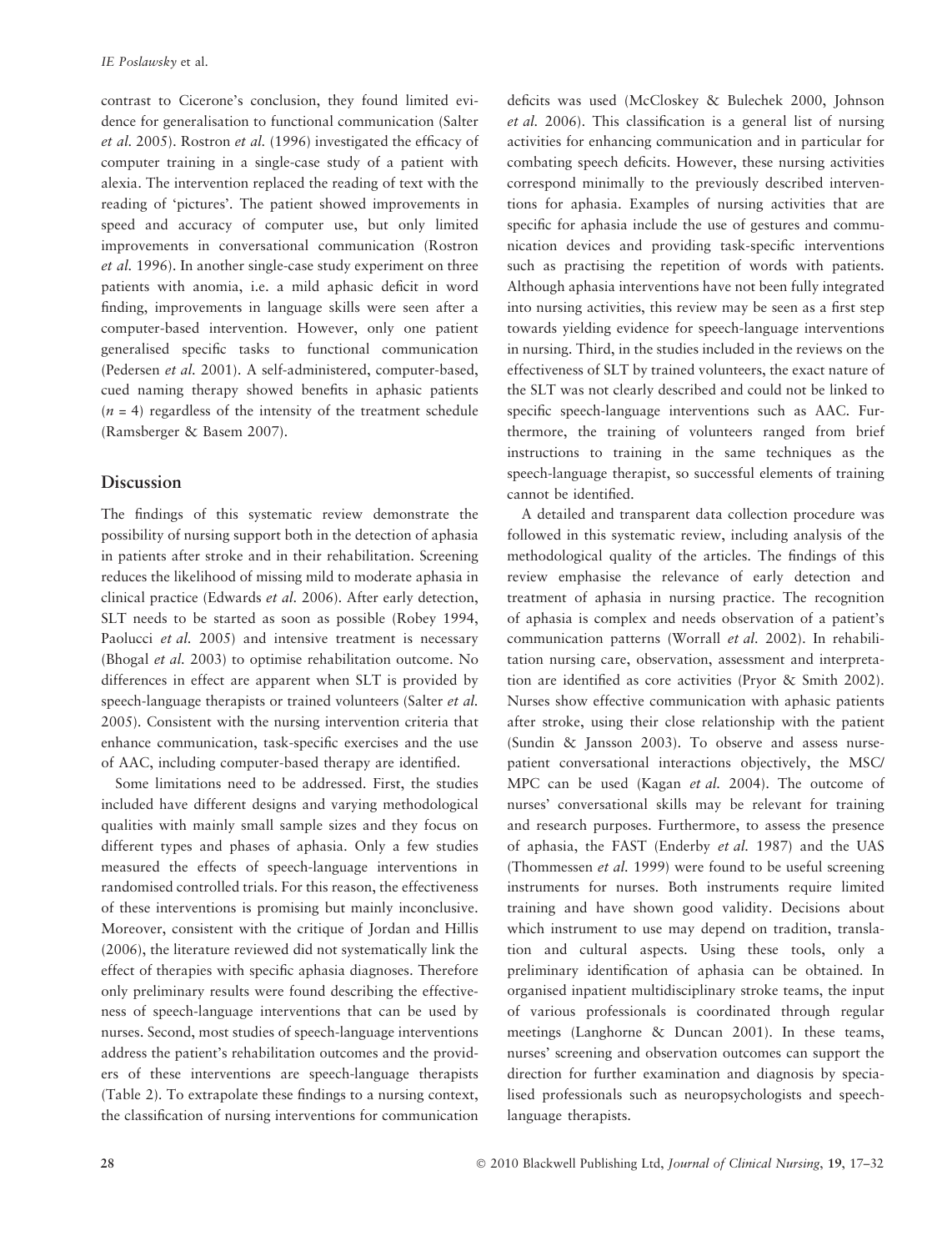After identification of aphasia in the acute stage of stroke, intensive SLT is necessary, at least one hour a day (Bhogal et al. 2003). Fewer treatment hours were ineffective and may be below the threshold (Bakheit et al. 2007). In European rehabilitation practice, the availability of SLT ranged on average from one to one and a half hours weekly per patient (De Wit et al. 2005). On acute stroke units, the average intensity was  $32.5$  minutes per session with an average frequency of  $0.31$  sessions per day (Bernardt *et al.* 2007). Furthermore, most stroke patients are confronted with the overwhelming experience of multiple impairments. In the first month after stroke, patients' tolerance to intensive SLT on a schedule of four hours per week was found to be limited (Bakheit et al. 2007). The findings of these studies clearly indicate that aphasic patients need more intensive SLT. Nurses are challenged to integrate SLT into the daily nursing care of these patients. Indeed, they have to take each patient's energy into account. Thereby, they can enhance the amount of SLT by therapy integration, i.e. using the same therapeutic techniques as the speech-language therapist and the patient's new abilities in daily care activities such as bathing and eating. Long et al. (2002) identified therapy-integration as one role for nurses in the multiprofessional rehabilitation team, together with another five roles: assessment, co-ordination and communication, technical and physical care, emotional support and involving the family. However, these active roles in rehabilitation were not always valued and recognised by nurses themselves, or by other team members or management (Jones et al. 1997, Long et al. 2002). In a systematic review by Finke et al. (2008), disregard for the rehabilitation roles of nurses was reported as a barrier to effective nurse-patient communication, especially for patients with complex communication needs including aphasia. Together with attitudinal barriers, the lack of AAC knowledge and training were found to be limitations in nurses' communication skills (Finke et al. 2008). When people other than speech-language therapists provide SLT, training is important for obtaining similar treatment outcomes (Kagan et al. 2001). Therefore training of nurses to enhance their knowledge of SLT is needed and may result in a more active attitude to providing SLT and vice versa.

On the basis of the findings in this review, however, it is not clear in which speech-language interventions nurses should be trained. Nurses are challenged to link diagnosis with speech-language interventions and this should be performed in close collaboration with speech-language therapists. For example, when nurses use gestures, the patient with stroke may comprehend one type of gesture but not another because of specific cognitive deficits (Bartolo et al. 2003). Cognitive deficits after stroke have been identified as

predictors of limited language recovery (Nys et al. 2005b, Paolucci et al. 2005), so recognition of these deficits is highly important. Another example is the use of computers as a promising task-specific or AAC intervention (Salter et al. 2005). Practising on a computer stimulates patient autonomy (Ramsberger & Basem 2007). In a qualitative study on patients' experiences of how to live successfully with aphasia poststroke, autonomy was identified as a supporting element (Hinckley 2006). However, autonomous exercising by patients was rarely seen in European stroke rehabilitation settings and patients spent more than half their time with no interaction (De Wit et al. 2005). Working with computers can efficiently occupy periods when the patient is not engaged in therapy or receiving care. Of course, not all stroke patients are able to perform computer tasks. A patient's capabilities and condition are major components of the effectiveness of SLT (Greener & Grant 1998). For this reason, nurses' knowledge of the patient is an ongoing process for identifying facilitators and barriers before and during the provision of SLT to support optimal rehabilitation.

# Conclusion

Maximising communication in the poststroke patient with aphasia is a relevant rehabilitation outcome and nurses can contribute to this process. The continuous 24 hours per day care provided by nurses offers the opportunity to collect relevant information concerning patients' communication deficits, especially when screening instruments are used.

The key finding of this review, targeted at nursing care for patients with aphasia after stroke, is the integration of speech-language interventions and functional training into the daily care that they provide during the acute stage of stroke. In this way, the intensity of SLT that is necessary to achieve treatment effectiveness addresses the patients' tolerance of therapy and the availability of non-therapeutic time. Effective interventions that are feasible and relevant in nursing practice are the use of AAC, for example an alphabet board, task-specific interventions, such as phonological and semantic exercises, and computer-based therapy. These interventions can be provided by nurses in close collaboration with speech-language therapists and other team members. It is important that nurses place the interventions in the process of assessing, treating and evaluating language function for the individual patient.

Further research is needed on the effectiveness of speechlanguage interventions provided by nurses and on patients' experiences with these interventions. Evidence-based knowledge of SLT may optimise collaboration between nurses, patients and stroke team members in the future.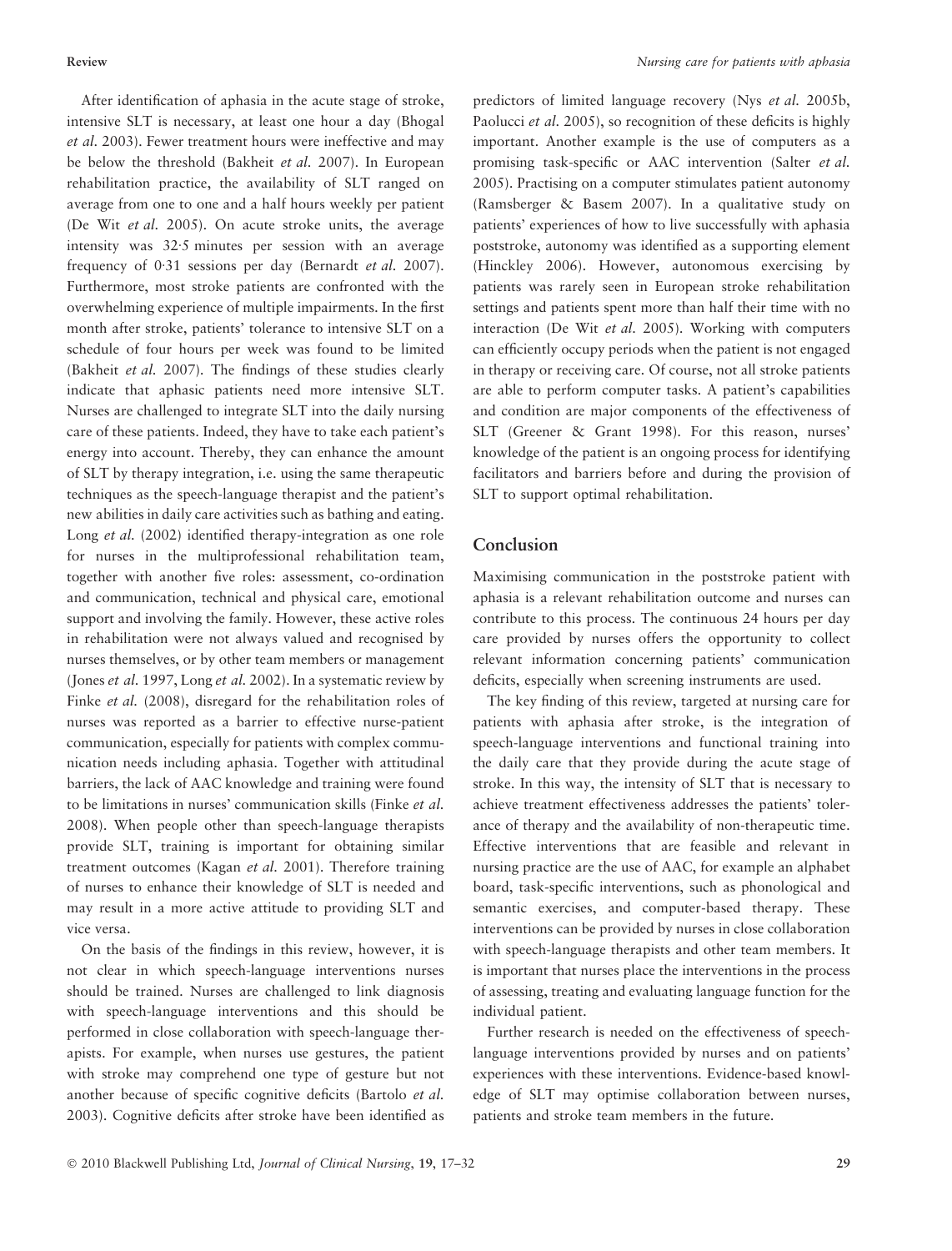#### Relevance to clinical practice

The findings of this study show that various speech-language interventions are feasible and relevant to use by nurses in their daily care of patients with aphasia. These interventions correspond with the role of nurses in active rehabilitation. To improve the quality of rehabilitation in patients with aphasia, nursing guidelines need to be developed. The adaptation and use of stroke guidelines were found to depend on the knowledge and attitude of the professional (Heinemann et al. 2003). Training nurses in using speech-language interventions for aphasia is therefore of the utmost importance. In addition, nurses' support for SLT and its contribution to the multidisciplinary stroke rehabilitation team may need to be targets of future research.

# Acknowledgement

We thank Dr C. Gamel for her comments on the manuscript.

## **Contributions**

Study design: IEP, TBH; data collection and analysis: IEP, TBH.; manuscript preparation: IEP, TBH, MJS, EL.

# Conflict of interest

There are no financial, personal, political, academical or other relations that could lead to a conflict of interest.

# References

- Bakheit AMO, Shaw S, Barret L, Wood J, Carrington S, Griffiths S, Searle K & Koutsi F (2007) A prospective, randomized, parallel group, controlled study of the effect of intensity of speech and language therapy on early recovery from post stroke aphasia. Clinical Rehabilitation 21, 885–894.
- Bartolo A, Cubelli R, Della SS & Drei S (2003) Pantomimes are special gestures which rely on working memory. Brain and Cognition 53, 483–494.
- Beeson PM, Magloire JG & Robey RR (2005) Letter-by-letter reading: natural recovery and response to treatment. Behavioural Neurology 16, 191–202.
- Bernardt J, Chan J, Nicola I & Collier J (2007) Little therapy, little physical activity: rehabilitation within the first 14 days of organized stroke unit care. Journal of Rehabilitation Medicine 39, 43–48.
- Bhogal SK, Teasell RW, Foley NC & Speechley MR (2003) Rehabilitation of aphasia: more is better. Top Stroke Rehabilitation 10, 66–76.
- Cappa SF, Perani D, Grassi F, Bressi S, Alberoni M, Franceschi M, Bettinardi S, Todde S & Fazio F (1997) A PET follow-up study of

recovery after stroke in acute aphasics. Brain and Language 56, 55–67.

- Cherney LR (2004) Aphasia, alexia and oral reading. Top Stroke Rehabilitation 11, 22–36.
- Cicerone KD, Dahlberg C, Kalmar K, Langenbahn DM, Malec JF, Bergquist TF, Felicetti T, Giacino JT, Harley JP, Harrington DE, Herzog J, Kneipp S, Laatsch L & Morse PA (2000) Evidencebased cognitive rehabilitation: recommendations for clinical practice. Archives of Physical Medicine and Rehabilitation 81, 1596–1615.
- Cohen J (1987) Statistical Power Analysis for the Behavioral Science. Lawrence Erlbaum Association, Hillsdale, NJ. In Hazard Munro B (2001) Statistical Methods for Health Care Research, 4th edn. Lippincott Williams & Wilkins, Philadelhia, p. 90.
- De Wit L, Putman K, Dejaeger E, Baert I, Berman P, Bogaerts K, Brinkman N, Connell L, Feys H, Jenni W, Kaske C, Lesaffre E, Leys M, Lincoln N, Louckx F, Schuback B, Schupp W, Smith B & De Weerdt W (2005) Use of time by stroke patients: a comparison of four European rehabilitation centers. Stroke 36, 1977– 1983.
- Diener BL & Bischof-Rosario JA (2004) Determining decisionmaking capacity in individuals with severe communication impairments after stroke: the role of augmentative-alternative communication (AAC). Top Stroke Rehabilitation 11, 84–88.
- Edwards DF, Hahn MG, Baum CM, Perlmutter MS, Sheedy C & Dromerick AW (2006) Screening patients with stroke for rehabilitation needs: validation of the post-stroke rehabilitation guidelines. Neurorehabilitation and Neural Repair 20, 42–48.
- Enderby P & Crow F (1996) Frenchay aphasia screening test: validity and comparability. Disability Rehabilitation 18, 238–240.
- Enderby PM, Wood VA, Wade DT & Langton Hewer R (1987) The Frenchay aphasia screening test: a short, simple test for aphasia appropriate for nonspecialists. International Journal of Rehabilitation Medicine 8, 166–170.
- Finke EH, Light J & Kitko L (2008) A systematic review of the effectiveness of nurse communication with patients with complex communication needs with a focus on the use of augmentative and alternative communication. Journal of Clinical Nursing 17, 2102– 2115.
- Greener J & Grant A (1998) Beliefs about effectiveness of treatment for aphasia after stroke. International Journal of Language and Communication Disorders 33, 162–163.
- Greener J & Langhorne P (2002) Systematic reviews in rehabilitation for stroke: issues and approaches to addressing them. Clinical Rehabilitation 16, 69–74.
- Greener J, Enderby P & Whurr R (1999) Speech and language therapy for aphasia following stroke (review). The Cochrane Database of Systematic Reviews (4.Art.No.:CD000425).
- Harciarek M, Heilman KM & Jodzio K (2006) Defective comprehension of emotional faces and prosody as a result of right hemisphere stroke: modality versus emotion-type specificity. Journal of the International Neuropsychological Society 12, 774–781.
- Heinemann AW, Roth EJ, Rychlik K, Pe K, King C & Clumpner J (2003) The impact of stroke practice guidelines on knowledge and practice patterns of acute care health professionals. Journal of Evaluation in Clinical Practice 9, 203–212.
- Higgins JPT & Green S, eds (2005) Cochrane Handbook for Systematic Reviews of Interventions 4.2.5 [updated May 2005].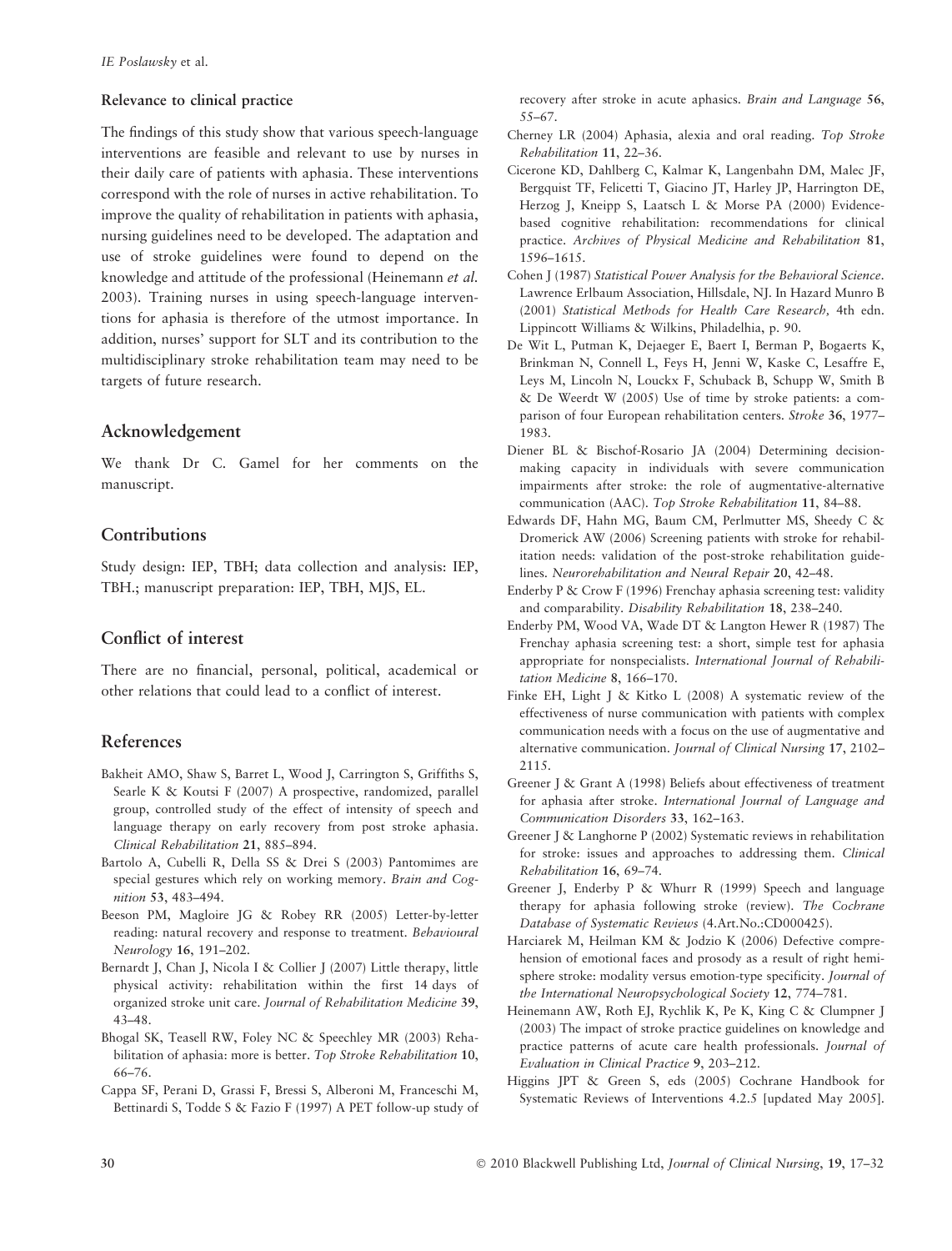In The Cochrane Library, Issue 3, pp. 59–96. John Wiley & Sons, Ltd., Chichester.

- Hinckley JJ (2006) Finding messages in bottles: living successfully with stroke and aphasia. Top Stroke Rehabilitation 13, 25–36.
- Hoffmann M (2001) Higher cortical function deficits after stroke: an analysis of 1000 patients from a dedicated cognitive stroke register. Neurorehabilitation and Neural Repair 15, 113–117.
- Johnson M, Bulechek G, Butcher H, McCloskey Dochterman J, Maas M, Moorhead S & Swanson E (2006) NANDA, NOC and NIC Linkages. Nursing Diagnosis, Outcomes, & Interventions, 2nd edn. Center for Nursing Classification & Clinical Effectiveness, University of Iowa, Mosby, St Louis, p. 98.
- Jones M, O'Neill P, Waterman H & Webb C (1997) Building a relationship: communications and relationships between staff and stroke patients on a rehabilitation ward. Journal of Advanced Nursing 26, 101–110.
- Jordan LC & Hillis AE (2006) Disorders of speech and language: aphasia, apraxia and dysarthria. Current Opinion in Neurology 19, 580–585.
- Kagan A & LeBlanc K (2002) Motivating for infrastructure change: toward a communicatively accessible, participation-based stroke care system for all those affected by aphasia. Journal of Communication Disorders 35, 153–169.
- Kagan A, Black S, Duchan JF, Simmons-Mackie N & Square P (2001) Training volunteers as conversation partners using 'supported conversation for adults with aphasia'(SCA): a controlled trial. Journal of Speech, Language and Hearing Research 44, 624–638.
- Kagan A, Winckel J, Black S, Duchan JF & Simmons-Mackie N (2004) Square P. A set of observational measures for rating support and participation in conversation between adults with aphasia and their conversation partners. Top Stroke Rehabilitation 11, 67-83.
- Langhorne P & Duncan P (2001) Does the organization of post acute stroke care really matter? Stroke 32, 268–274.
- LoBiondo-Wood G & Haber J (2002) Nursing Research: Methods, Critical Appraisal and Utilization. Mosby, St Louis.
- Long AF, Kneafsey R, Ryan J & Berry J (2002) The role of the nurse within the multi-professional rehabilitation team. Journal of Advanced Nursing Practice 37, 70–78.
- McCloskey JC & Bulechek GM (2000) Nursing Interventions Classification (NIC). IOWA Intervention Project, 3rd edn. Mosby, St Louis, p. 19.
- Moher D, Cook DJ, Eastwood S, Olkin I, Rennie D & Stroup DF (1999) Improving the quality of reports of meta-analyses of randomised controlled trials: the QUOROM statement. Lancet 354, 1896–1900.
- Nys GSM, van Zandvoort MJE, van der Worp HB, de Haan EH, de Kort PLM & Kappelle LJ (2005a) Early depressive symptoms after stroke: neuropsychological correlates and lesion characteristics. Journal of the Neurological Science 228, 27–33.
- Nys GMS, van Zandvoort MJE, de Kort PLM, Jansen BPW, van der Worp HB, Kappelle LJ & de Haan EHF (2005b) Domain-specific cognitive recovery after first-ever stroke: a follow-up study of 111 cases. Journal of the International Neuropsychological Society 11, 795–806.
- Oxman AD (1994) Systematic reviews, checklists for review articles. British Medical Journal 309, 648–651.
- Paolucci S, Antonucci G, Grasso MG, Morelli D, Troisi E, Coiro P & Bragoni M (2000) Early versus delayed inpatient stroke rehabilitation: a matched comparison conducted in Italy. Archives of Physical Medicine and Rehabilitation 81, 695–700.
- Paolucci S, Matano A, Bragoni M, Coiro P, De Angelis D, Fusco FR, Morelli D, Pratesi L, Venturiero V & Bureca I (2005) Rehabilitation of left brain-damaged ischemic stroke patients: the role of comprehension language deficits. A matched comparison. Cerebrovascular Diseases 20, 400–406.
- Pedersen PM, Vinter K & Olsen TS (2001) Improvement of oral naming by unsupervised computerised rehabilitation. Aphasiology 15, 151–169.
- Pryor J & Smith C (2002) A framework for the role of registered nurses in the specialty practice of rehabilitation nursing in Australia. Journal of Advanced Nursing Practice 39, 249– 257.
- Ramsberger G & Basem M (2007) Self-administered cued naming therapy: a single-participant investigation of a computer-based therapy program replicated in four cases. American Journal of Speech Language Pathology 16, 343–358.
- Rappaport Z, Gil M, Ring H & Schechter I (1999) Isolation of speech area syndrome (ISAS): a follow-up study-a rehabilitation approach. Disability and Rehabilitation 21, 181–186.
- Rijntjes M (2006) Mechanisms of recovery in stroke patients with hemiparesis or aphasia: new insights, old questions and the meaning of therapies. Current Opinion in Neurology 19, 76– 83.
- Robey RR (1994) The efficacy of treatment for aphasic persons: a meta-analysis. Brain and Language 47, 582–608.
- Robey RR, Schultz MC, Crawford AB & Sinner CA (1999) Singlesubject clinical-outcome research: designs, data, effect size and analyses. Aphasiology 13, 445–473.
- Rostron A, Ward S & Plant R (1996) Computerised augmentative communication devices for people with dysphasia: design and evaluation. European Journal of Disorders of Communication 31, 11–30.
- Sacchet C, Byng S, Marshall J & Pound P (1999) Drawing together: evaluation of a therapy programme for severe aphasia. International Journal of Language and Communication Disorders 34, 265–289.
- Salter K, Teasell R, Bhogal S, Foley N, Orange JB & Speechley M (2005) Evidence-Based Review of Stroke Rehabilitation, Aphasia. Departments of Physical medicine and rehabilitation, London, Ontario, Canada.
- Salter K, Jutai J, Foley N, Hellings CH & Teasell R (2006) Identification of aphasia post stroke: a review of screening assessment tools. Brain Injury 20, 559–568.
- Sellars C, Hughes T & Langhorne P (2002) Speech and language therapy for dysarthria due to non-progressive brain damage (review). The Cochrane Database of Systematic Reviews (3.Art.No.:CD002088).
- Sundin K & Jansson L (2003) 'Understanding and being understood' as a creative caring phenomenon – in care of patients with stroke and aphasia. Journal of Clinical Nursing 12, 107–116.
- Thommessen B, Thoresen GE, Bautz-Holter E & Laake K (1999) Screening by nurses for aphasia in stroke- the Ullevaal aphasia screening (UAS) test. Disability and Rehabilitation 21, 110–115.